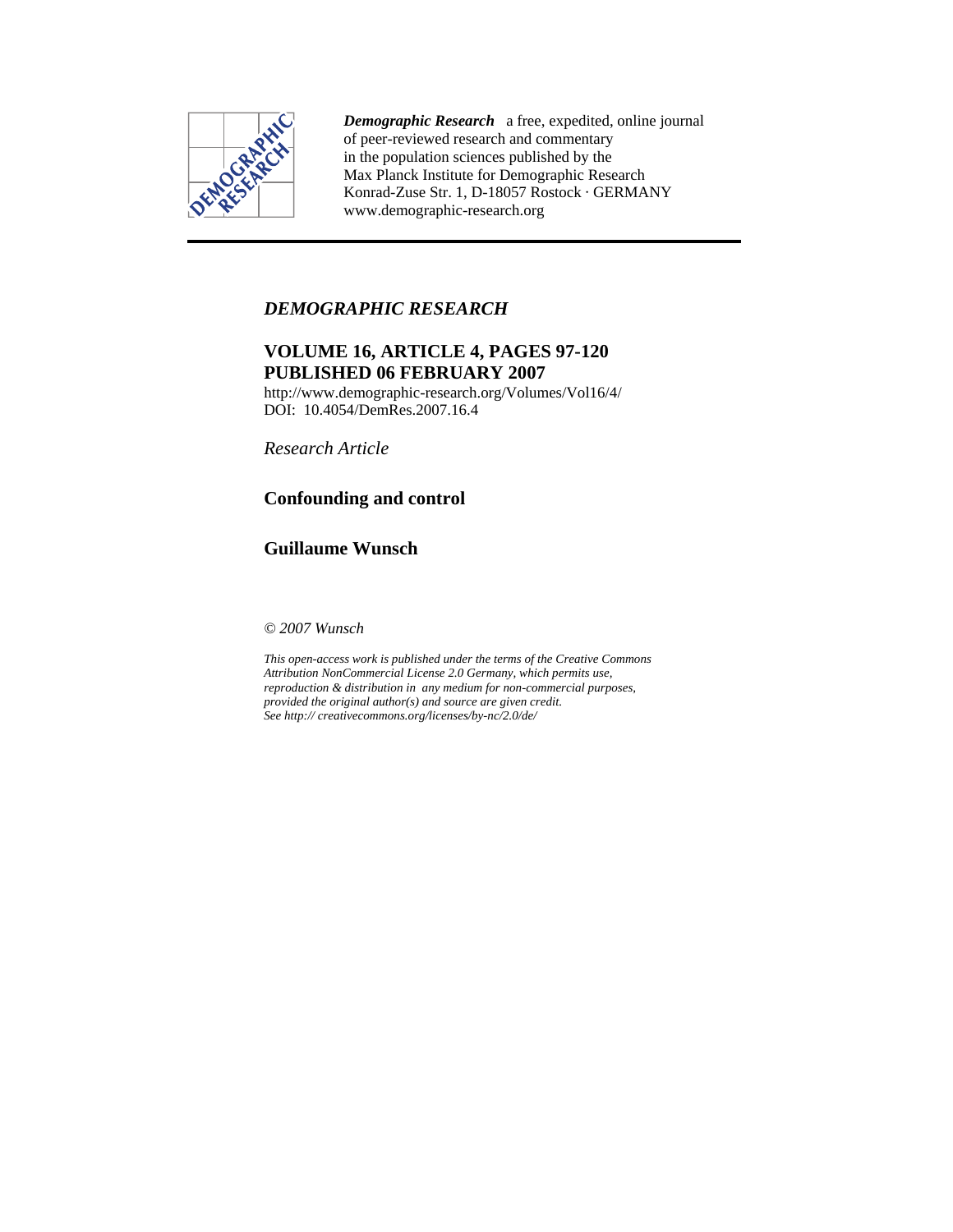# **Table of Contents**

| $\overline{1}$ | Introduction                                              | 98  |
|----------------|-----------------------------------------------------------|-----|
| 2              | Confounding                                               | 100 |
| 2.1            | What is confounding?                                      | 100 |
| 2.2            | A confounder as a common cause                            | 101 |
| 3              | Control                                                   | 104 |
| 3.1            | Controlling ex ante: randomisation in prospective studies | 104 |
| 3.2            | Treatment selection in non-experimental studies           | 106 |
| 3.3            | Controlling ex post in non-experimental studies           | 107 |
| 3.4            | Standardisation                                           | 108 |
| 3.5            | Multilevel modelling                                      | 109 |
| 3.6            | To control $\ldots$ ?                                     | 110 |
| 3.7            | Controlling for a latent confounder                       | 110 |
| 3.8            | $\ldots$ or not to control?                               | 112 |
| 3.9            | Common causes and competing risks                         | 114 |
| 4              | Conclusions                                               | 115 |
| 5              | Acknowledgments                                           | 116 |
|                | References                                                | 117 |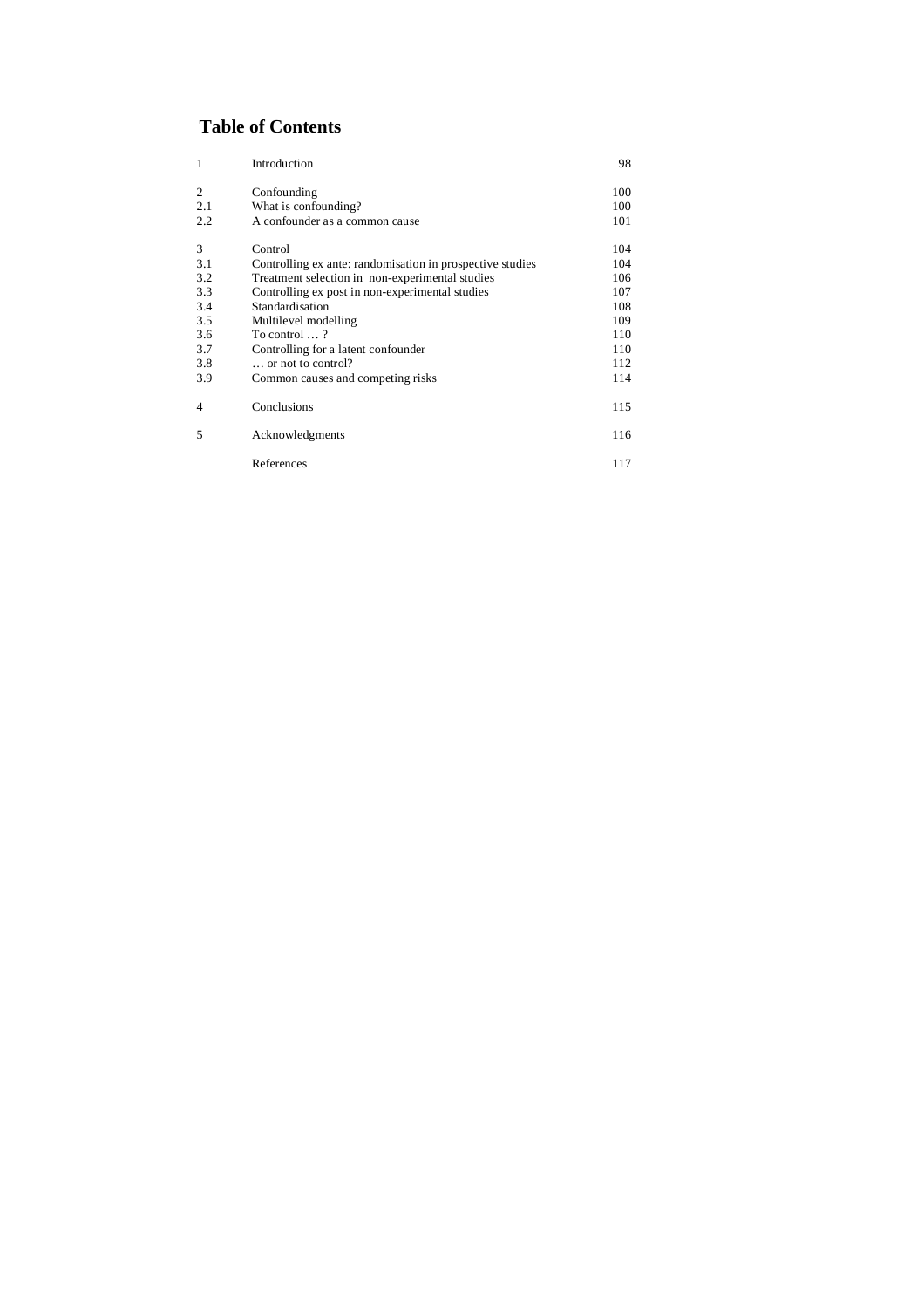# **Confounding and control**

## **Guillaume Wunsch <sup>1</sup>**

## **Abstract**

This paper deals both with the issues of confounding and of control, as the definition of a confounding factor is far from universal and there exist different methodological approaches, ex ante and ex post, for controlling for a confounding factor. In the first section the paper compares some definitions of a confounder given in the demographic and epidemiological literature with the definition of a confounder as a common cause of both treatment/exposure and response/outcome. In the second section, the paper examines confounder control from the data collection viewpoint and recalls the stratification approach for ex post control. The paper finally raises the issue of controlling for a common cause or for intervening variables, focusing in particular on latent confounders.

<sup>1&</sup>lt;br>
Institute of Demography, University of Louvain (UCLouvain), Louvain-la-Neuve, Belgium. E-mail: wunsch@demo.ucl.ac.be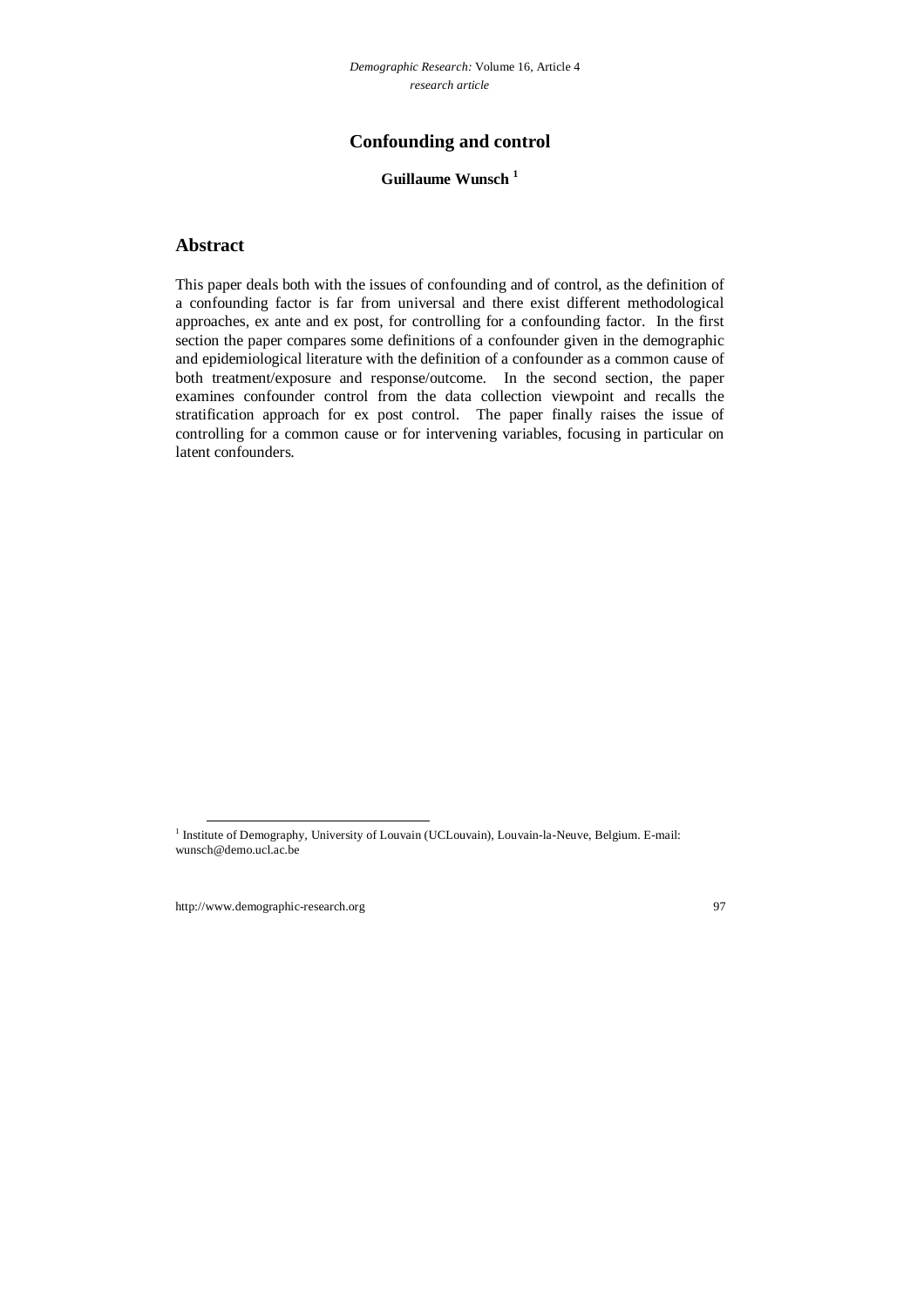## **1. Introduction**

In a recent paper on trends in cardiovascular diseases (CVD) in Europe (Kesteloot, Sans and Kromhout 2006), the authors attribute the dramatic current decline in mortality in the Baltic States to a change in dietary habits, i.e. the greater consumption of vegetable oil for cooking and the progressive replacement of butter by low-fat margarine. Though nutrition does indeed play a significant role on the incidence of CVD, one may also postulate (Gaumé and Wunsch 2003) in the case of the Baltic States that the tremendous change from a communist regime to a liberal one has led to systemic repercussions in the whole society which have brought about both modifications in cardiovascular mortality (through major fluctuations in stressful events), in economic conditions, and in behaviours including nutrition. Societal transformations and contextual changes in the economic, social (including public health), and political spheres would therefore be a confounder masking the true relation between changes in mortality patterns and in nutritional ones. To put it simply, correlation of time series does not imply causation.

To take another example that will be discussed later in this paper, medical reports in the 1920s already pointed out the suspected links between tobacco and cancers, and a 1938 article in the journal *Science* suggested that heavy smokers had a shorter life expectancy than nonsmokers. In 1939, F.H. Müller also published a paper in German on the relationship between smoking and lung cancer (Bartecchi, MacKenzie and Schreier 1995, Freedman, 1999). Though one now knows that smoking is bad for one's health, actually it is only in the early 1950s that two influential case-control studies, by Wynder and Graham in the U.S. and by Doll and Hill in the U.K., showed that cigarette smoking was a plausible cause of lung cancer. The relationship was confirmed by two prospective studies conducted by Doll and Hill in the U.K. and by Hammond and Horn in the U.S. (Schlesselman 2006). Even then the relationship between lung cancer and cigarette smoking was hotly disputed by a respectable scientist such as R.A. Fisher who argued as above that correlation was not causation. When is a correlation causal and when is it the result of confounding? This is the issue tackled here, by recalling some well-known and lesser-known facts. On the other hand, I will not be concerned with the diagnosis of causation and the assessment of evidence (see Elwood 1988, chapter 8).

Confounding is not a new issue. In philosophy of science, Hans Reichenbach (1956) already showed the presence of screening-off effects between two variables in *conjunctive forks*, due to the existence of a common cause. For Reichenbach, a conjunctive fork is a causal structure where two (or more) effects have a common cause and where the effects are conditionally independent given the common cause: the association between the effects disappears when one controls for or conditions on the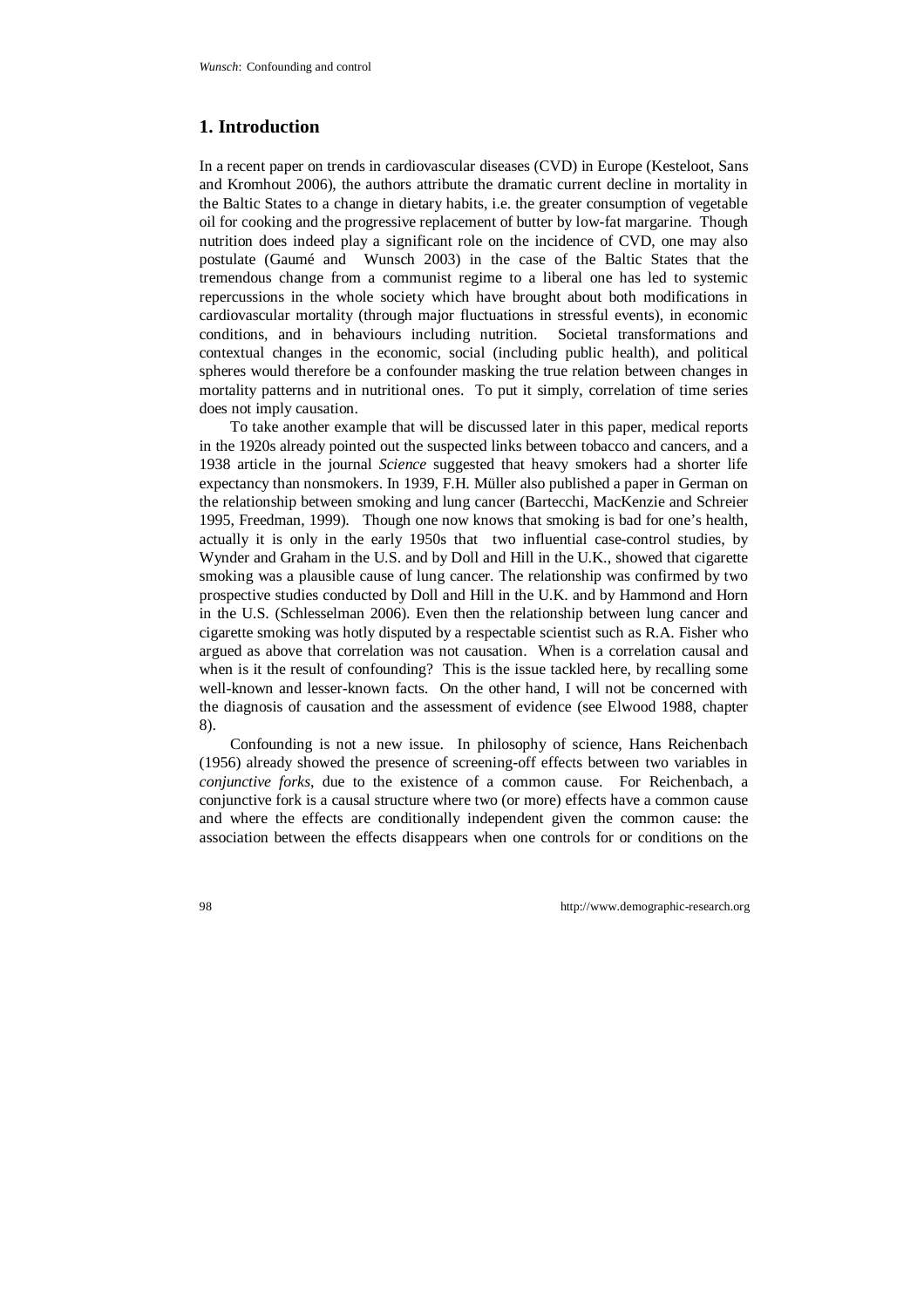common cause. The example of the drop in atmospheric pressure causing both a storm and a barometer dip is well-known. Simpson's paradox too is a classic example of confounding (Rouanet 1985). Simpson's paradox refers to the reversal of the direction of an association when data from several groups are combined to form a single group. In demography, one knows since the end of the  $19<sup>th</sup>$  century that the differences in mortality between countries or regions might be due to their differential age structure only. The latter confounds in this case the actual geographical mortality pattern that one would observe in the absence of confounders. To give other examples in the field of demography, poverty might confound the relationship between alcohol consumption and mortality. Family background characteristics may confound the relationship between maternal age and child development. Education is a potential confounder of the relationship between obesity and mortality, as obesity prevalence varies significantly across groups by education level, in the U.S. for example, and mortality differentials by education level are observed overall. In this case however, one could also argue that obesity might lead to poorer results in school, leading to a two-way causation between both variables. Nonrecursive systems (reciprocal causation or feedback loops) will however not be discussed in this paper.

In all these cases, the recommended remedy is to control for the confounding factor, e.g. the atmospheric pressure in the weather example or the age structure in the demographic case. This paper will deal both with the issues of confounding and of control, as the definition of a confounding factor is far from universal and there exist different methodological approaches, ex ante and ex post, for controlling for a confounding factor. As a visual representation of conditional independence structures, I will use *directed acyclic graphs* (DAG) where nodes represent variables and directed edges (single-headed arrows) the possible impact of the variable at the base of the edge on the variable at the head of the edge. Graphical models of this type, and the related conditional independence assumptions, are discussed in e.g. Best and Green (2005). It should be pointed out too, following Pearl (2000) and Dawid (2002), that one should distinguish between conditioning by *observation* and by *intervention*. To be succinct, the section on control will only consider the conditioning approach on observational data, though one may intervene in the population field by changing public policies. Note that many demographic characteristics such as age, sex or ethnicity can hardly be manipulated though they are well-known risk factors of e.g. AIDS. Causes understood as risk factors are not restricted to variables which can be manipulated. For example, we know that older men have a higher risk of developing prostate cancer than younger men. We cannot manipulate age of course but we can develop preventive measures which can lead and have led to a reduction in mortality due to this cancer. Other methods of control are briefly presented and discussed in Wunsch, Linde-Zwirble and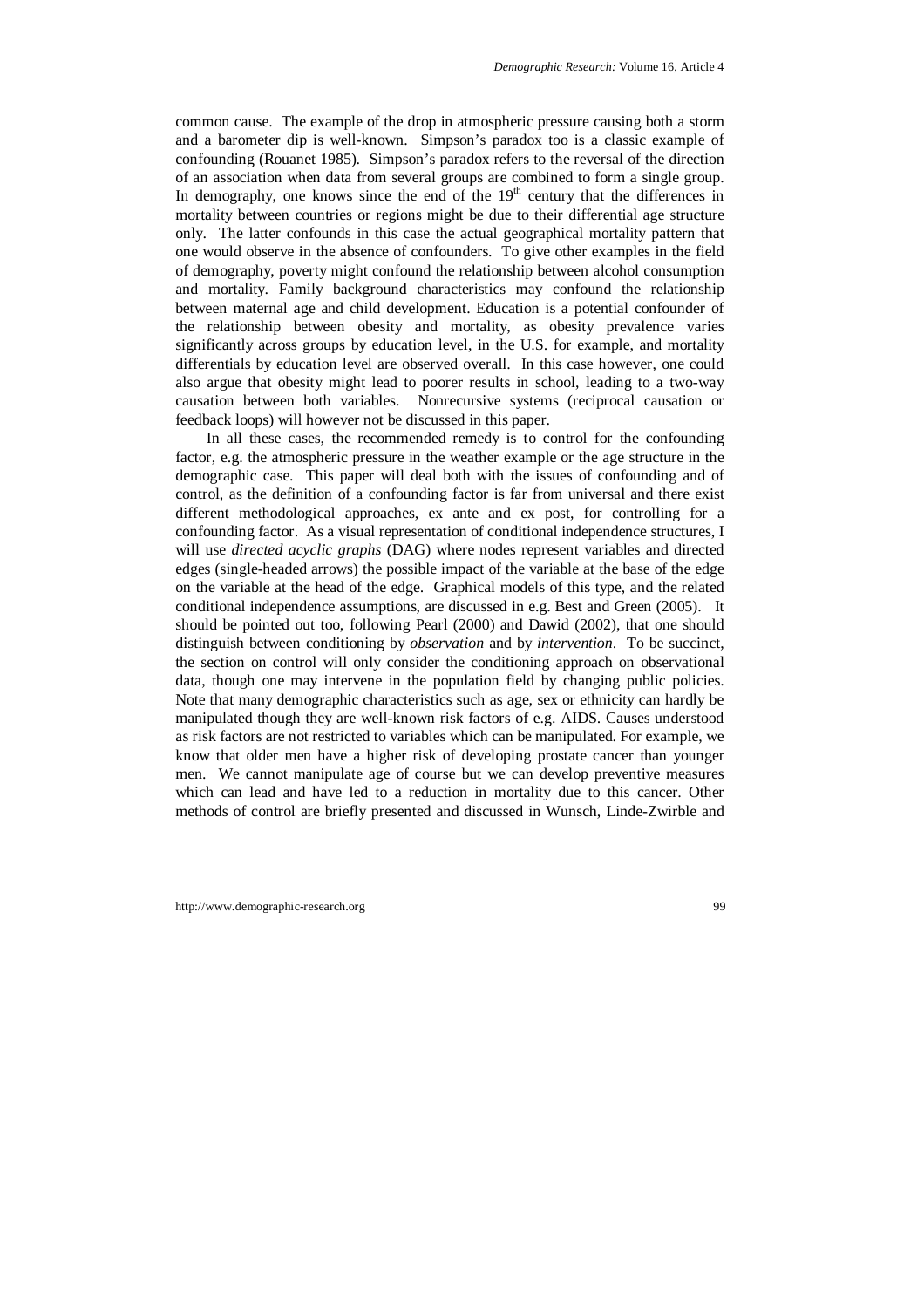Angus (2006). For the issue of conditioning by intervention and the use of *influence diagrams*, see Dawid (2002).

# **2. Confounding**

### **2.1 What is confounding?**

In epidemiology and in demography, when one examines the impact of a treatment or exposure on a response or outcome, a confounding variable or confounder is often defined as a variable associated both with the putative cause and with its effect (see e.g. Jenicek and Cléroux 1982, Elwood 1988). Sometimes the definition is more precise, such as in Anderson *et al*. (1980) or Leridon and Toulemon (1997). According to these authors, a variable, or background factor, is a confounder whenever two conditions simultaneously hold:

- 1. The risk groups differ on this variable;
- 2. The variable itself influences the outcome.

To condition one, some authors furthermore add that the background factor should not be a consequence of the putative cause (Schlesselman 1982).

For example, if we examine the impact of cigarette smoking on the incidence of cancer of the respiratory system, a variable such as exposure to asbestos dust confounds the relation between smoking and this type of cancer. Exposure to asbestos dust and smoking are associated, i.e. there are proportionally more persons exposed to asbestos in the smoking group than in the non-smoking group. Condition 1 is therefore satisfied. In addition, inhaling asbestos dust is a strong cause of cancer of the pleura; condition 2 is thus also satisfied. Cancer is the outcome variable in this example, smoking a potential cause, and exposure to asbestos a confounder. Vice-versa if one were to examine the impact of asbestos exposure on the incidence of cancer of the respiratory system, smoking this time would be the confounding factor, as it is associated with asbestos exposure and is a cause of lung cancer. This simplified example is developed in Russo *et al.* (2006); an actual study would also consider the synergistic effects between smoking and asbestos exposure, time-lags and duration of exposure<sup>2</sup>, and other causal factors and paths.

<sup>&</sup>lt;sup>2</sup> Contrary to tabacism, there is of course no addiction to asbestos exposure but the duration of exposure must be considered.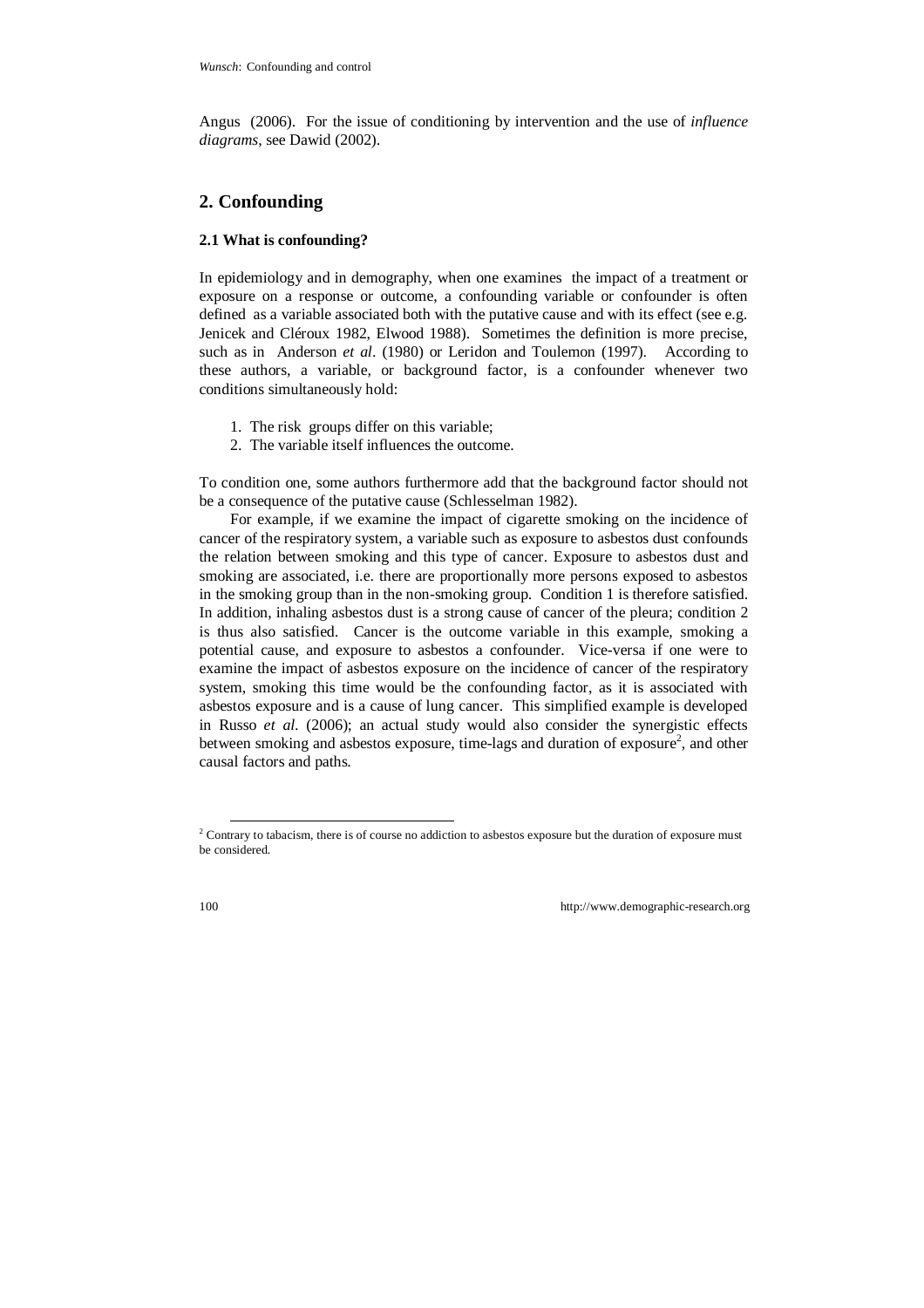#### **2.2 A confounder as a common cause**

Condition 1 needs to be clarified however. Why are smoking and asbestos exposure associated? Hans Reichenbach (1956) was one of the first, if not the first, in philosophy to point out that simultaneous correlated events must have a prior common cause: "If improbable coincidence has occurred, there must exist a common cause" (p.157). At around the same time, statisticians were also aware that a correlation between two variables could be due to a common cause. Considering once again the correlation between smoking and lung cancer, suppose that one's unknown genotype (G) would influence both smoking behaviour or tabacism (T) and the susceptibility to lung cancer (C). This explanation was proposed by the statistician R.A. Fisher when he was scientific consultant to the Tobacco Manufacturers' Standing Committee in the late 1950s (Fisher 1957). Thus, "without any direct causation being involved, both characteristics might be largely influenced by a common cause, in this case the individual genotype" (Fisher 1958). The corresponding causal graph is presented in *figure 1* with possibly no causal link at all between T and C.

Fisher's suggestion was ultimately disproved but it did show that proving the relation between lung cancer and cigarette smoking required not only sound epidemiological evidence, but also replication in different studies, experimental evidence from animal studies, and a plausible biological mechanism linking smoking to lung cancer.

#### **Figure 1: Tabacism and cancer associated by genotype**

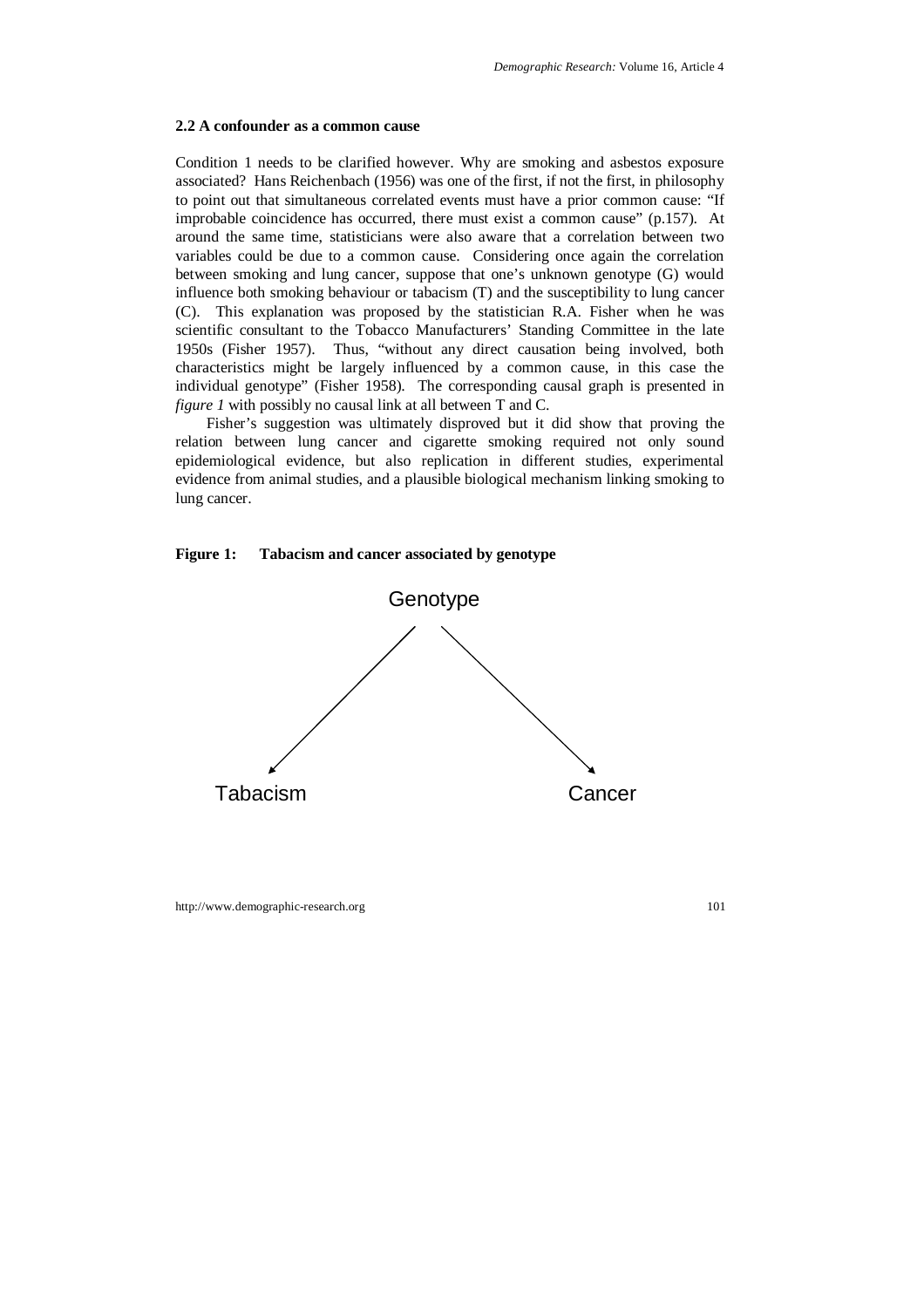Coming back to the question 'why are smoking and asbestos exposure associated?', one knows in demography and in epidemiology that both smoking and asbestos exposure are dependent upon one's socio-economic status (SES): those with a lower SES tend more to smoke and work in unhealthy environments than those with a higher SES. The causal graph can therefore be drawn as in *figure 2*, where A represents exposure to asbestos, T tabacism, and C cancer incidence.

### **Figure 2: Socio-economic status (SES), tabacism (T), asbestos exposure (A), and cancer of the respiratory system (C)**



This graph shows that tabacism and asbestos exposure are in fact not independent from one another as they are both related to one's SES, *i.e.* they have a common cause. This association or correlation is represented here by a non-directed edge<sup>3</sup> between A and T. Note that SES is also a common cause of T and C as it has an impact on cancer through the intervening or intermediate variable asbestos exposure A, a variable on the path from SES to C.

An association between two variables such as smoking and asbestos exposure could however also be due to a causal relation between them. T could be a cause of A or vice-versa. The first situation, T causes A, is represented in *figure 3*; A is an intervening variable between T and C in this case.

<sup>&</sup>lt;sup>3</sup> Some authors represent an association between two variables by a double-headed arrow. This representation is however more suited to feedback effects in nonrecursive models.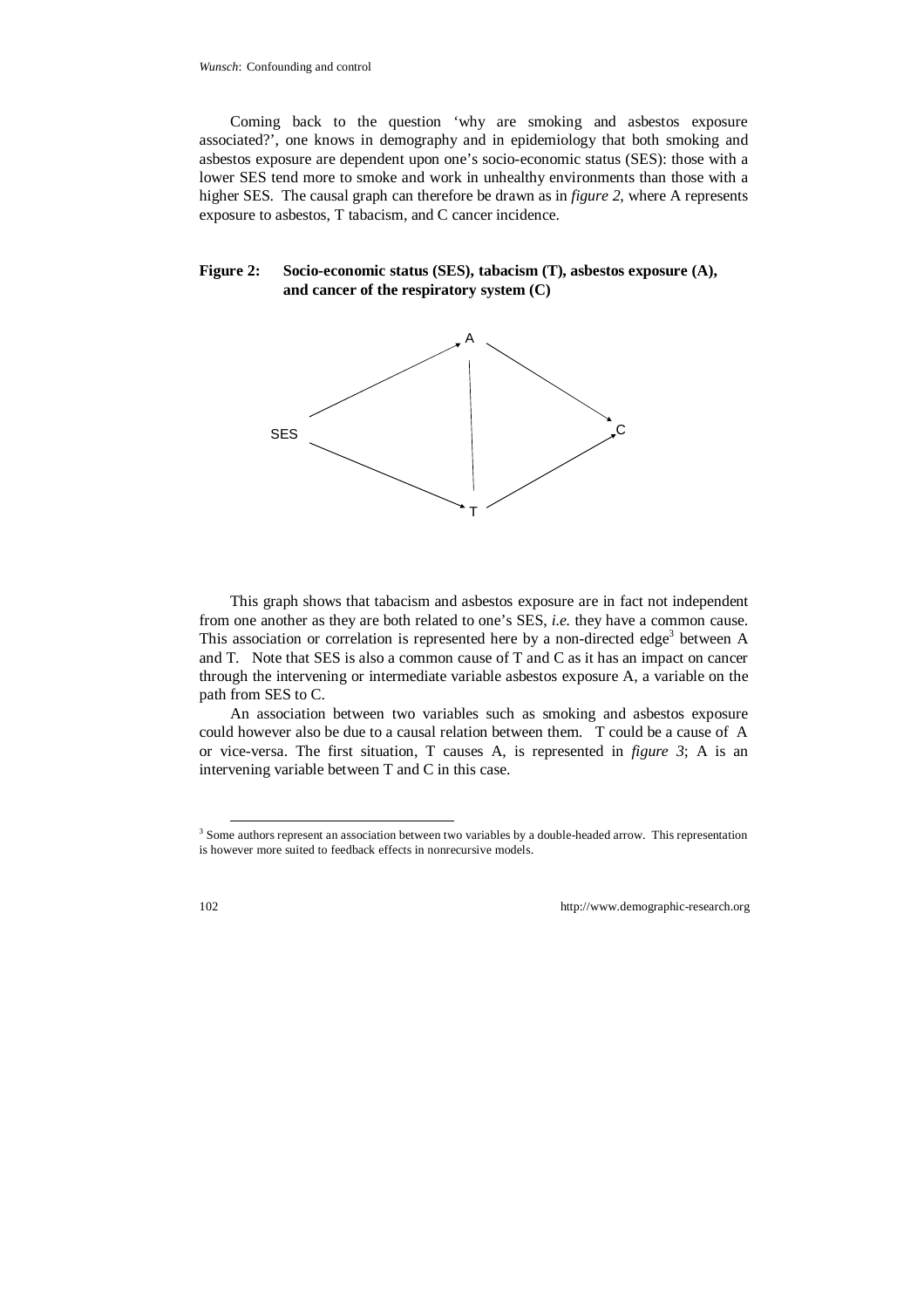#### **Figure 3: The association between T and A, A being an intervening variable**



The second case is represented by *figure 4*, A being this time a common cause of T and C.

#### **Figure 4: The association between T and A, A being a common cause**



This distinction leads to a more precise definition of a confounder: a confounding variable or confounder is a variable which is a *common cause* of both the putative cause and its outcome (Bollen1989, Pearl 2000). For example, A confounds the relation between T and C in *figure 4* because it is in this model a common cause of both T and C. For the same reason, SES is a confounder in *figure 2*, as it is a common cause of both T and C (the latter via A). In *figure 3*, the intervening variable A is not a common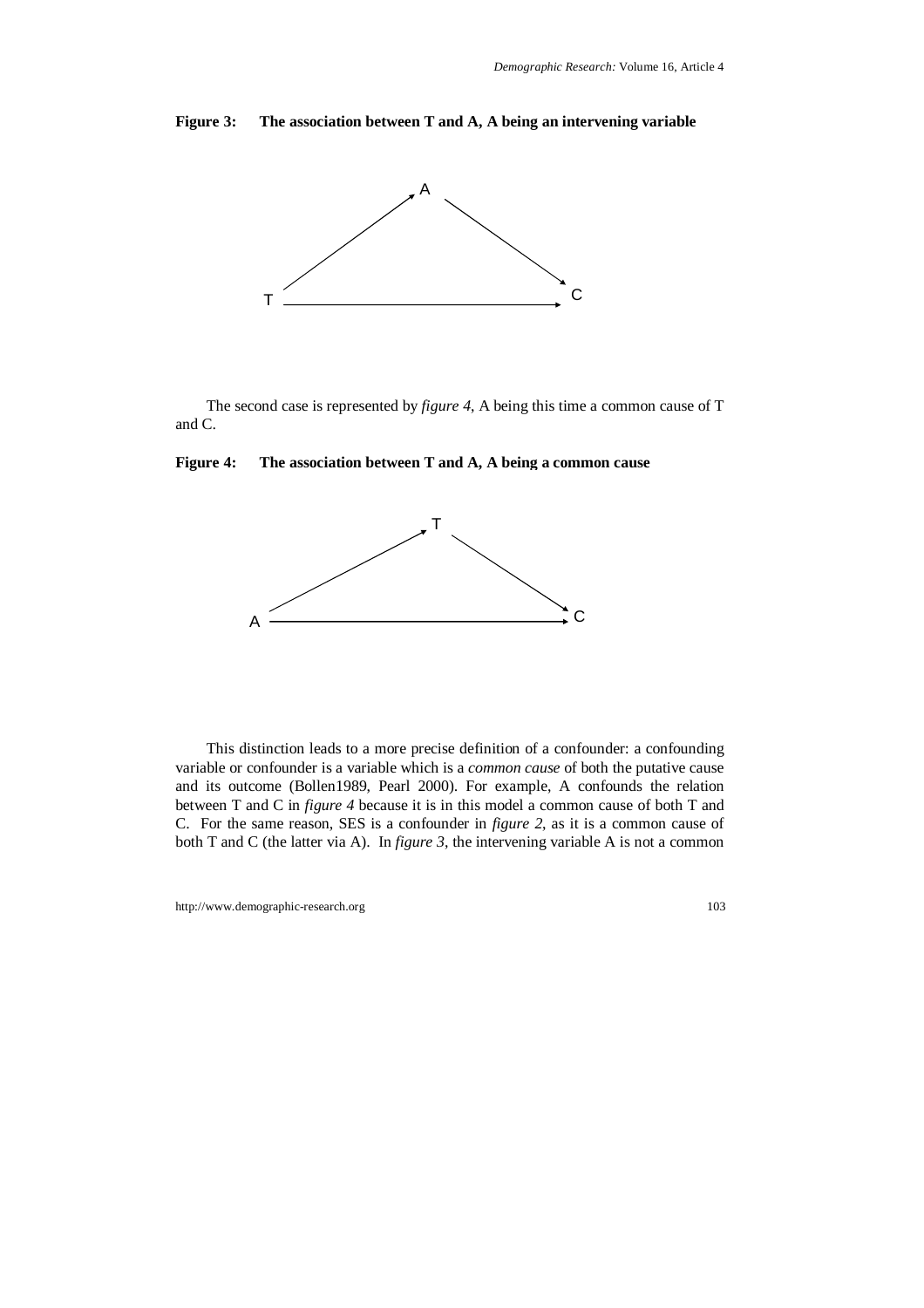cause of T and C; A does not therefore confound the relation between T and C. The confounder can be either latent (i.e. unobserved) or observed. From the point of view of controlling for the confounder, the two cases are obviously quite different (see Cox and Wermuth 2004). This definition avoids taking an intervening (intermediate) variable between the putative cause and the outcome such as in *figure 3* as a confounder, even though it is associated with the putative cause (as the latter has a causal influence on the former) and it has an impact on the outcome. Many definitions given in epidemiology or demography are not adequate in this respect. As one can presume, the possible confounder should not be affected by treatment/exposure (Schlesselman 1982).

Finally, how does conditional independence relate to confounding and control? Using the so-called *d-separation* criteria, it is possible in causal graphs to check for conditional independence (Pearl 2000, Robins 2001). Considering three disjoint sets of variables X, Y, and Z, which are represented as nodes in a DAG, following Pearl a path between X and Y is d-separated or blocked by a set of nodes Z if and only if the path contains a chain  $x \to z \to y$  or a fork  $x \leftarrow z \to y$  such that the middle node z is in Z, or the path contains an inverted fork or collider  $x \rightarrow m \leftarrow y$  such that the middle node m is not in Z and such that no descendant of m is in Z. Our definition of confounding relates to the fork  $x \leftarrow z \rightarrow y$ . In this case, z should be controlled in order to assess the relation between x and y, but what happens if we control for z or for m in the case of a chain or a collider? These questions are examined in the following section, more particularly in sub-sections 3.6 to 3.8.

## **3. Control**

#### **3.1 Controlling ex ante: randomisation in prospective studies**

If possible confounding is suspected, it should ideally be taken into account at the design stage of the study (see e.g. Rothman and Greenland 1998, Lee 2005). The best way to avoid confounding bias in a prospective study is ex ante *randomisation*, i.e. a random allocation of subjects between the 'treatment' and the 'control' groups. In the simplest case, the first group receives the treatment and the second a placebo<sup>4</sup>. Moreover, in view of avoiding investigator bias, the procedure should be kept secret from the investigator. Actually, double-blind experiments are often conducted in clinical epidemiology, both the clinician and the subject ignoring whether the latter is put into the treatment group or into the control group. Double-blind studies avoid

 <sup>4</sup> For an introduction to more complex experimental designs, see Brown and Melamed (1990).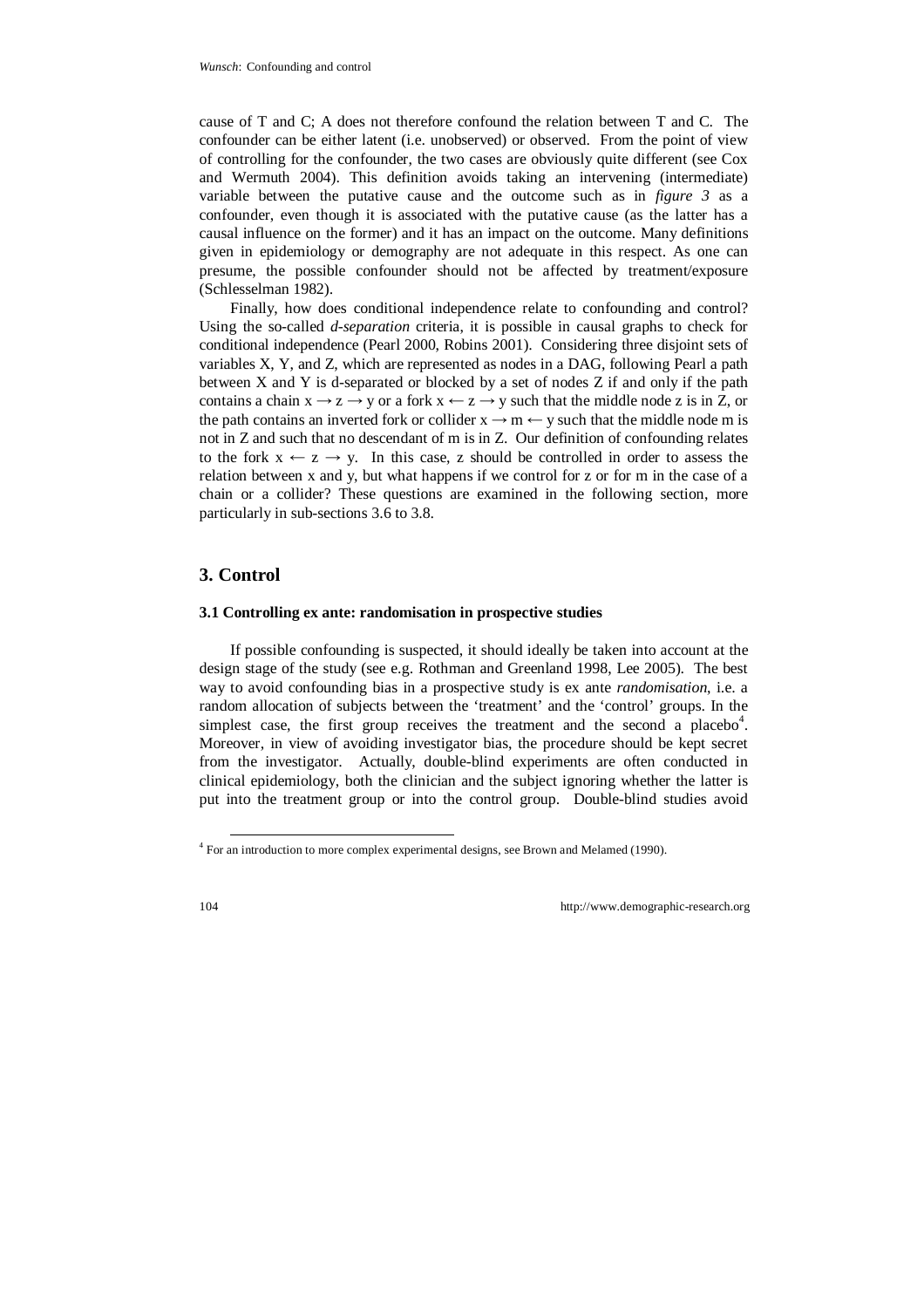*optimism bias* i.e., "unrealistic expectations, for both patients and clinicians, of the likely benefits of new treatments in randomised trials" (Chalmers and Matthews 2006). Randomisation ensures to a high extent that both groups differ only by the fact that one receives the treatment (the 'cause') and the other not. The causal relation between treatment and outcome (e.g. recovery) is not affected by a confounder - observed or unobserved - due to the fact that the two groups are similar in all respects except treatment/no treatment. In particular there is no selection bias. The absence of selection bias does not mean however that the target group is homogeneous as concerns treatment effect; the group may contain sub-groups which vary widely in response to the treatment (Schwartz 1994). For example, in the target group females may react better to the treatment than males, younger persons than older ones, etc. If known, these factors can be taken into account in the experimental design by stratified randomisation (factorial design). For example, if one suspects that the treatment effect may vary by gender, one will enter both treatment and gender in the same experiment. An ANOVA will then yield the separate and interactive effects of treatment and gender. However, unobserved heterogeneity may remain due to the presence of unknown latent factors of e.g. genetic origin. A randomised experiment furthermore does not show how the treatment will be used in the real world: who will desire the treatment and who will opt out, what will be his or her compliance, what will be the unwanted indirect effects of the treatment (Smith 2003). For example, the pill is a highly effective method of contraception under laboratory conditions (theoretical effectiveness) but in practice (use-effectiveness) it may nevertheless lead to many unwanted pregnancies if it is carelessly used.

Though quite common in clinical studies, randomisation can however be unethical or impossible to conduct. For moral reasons, one may not randomly allocate subjects, for example, between a smoking group and a non-smoking group, or between receiving a treatment A and no treatment at all if an alternative treatment is already available. Presently, in clinical trials, the alternative treatment must be given to the control group instead of a placebo. Furthermore, subjects are now required to give their consent in order to participate in the study. To give another example, allocating subjects to different income groups in order to examine the causal relation between income and fertility would not be unethical but impractical. For these reasons, randomisation is very often impossible in the social sciences. It is however practised in educational studies, among others, in order to compare e.g. the performance of students following a physics course based on lectures to a physics course based on project development. In addition, to avoid course-teacher interaction, teachers are usually rotated between both types of courses. Finally, all prospective studies - randomized or not - are affected by loss to follow-up. If those who drop out of the study differ from those who stay, the relation between treatment and outcome may become biased.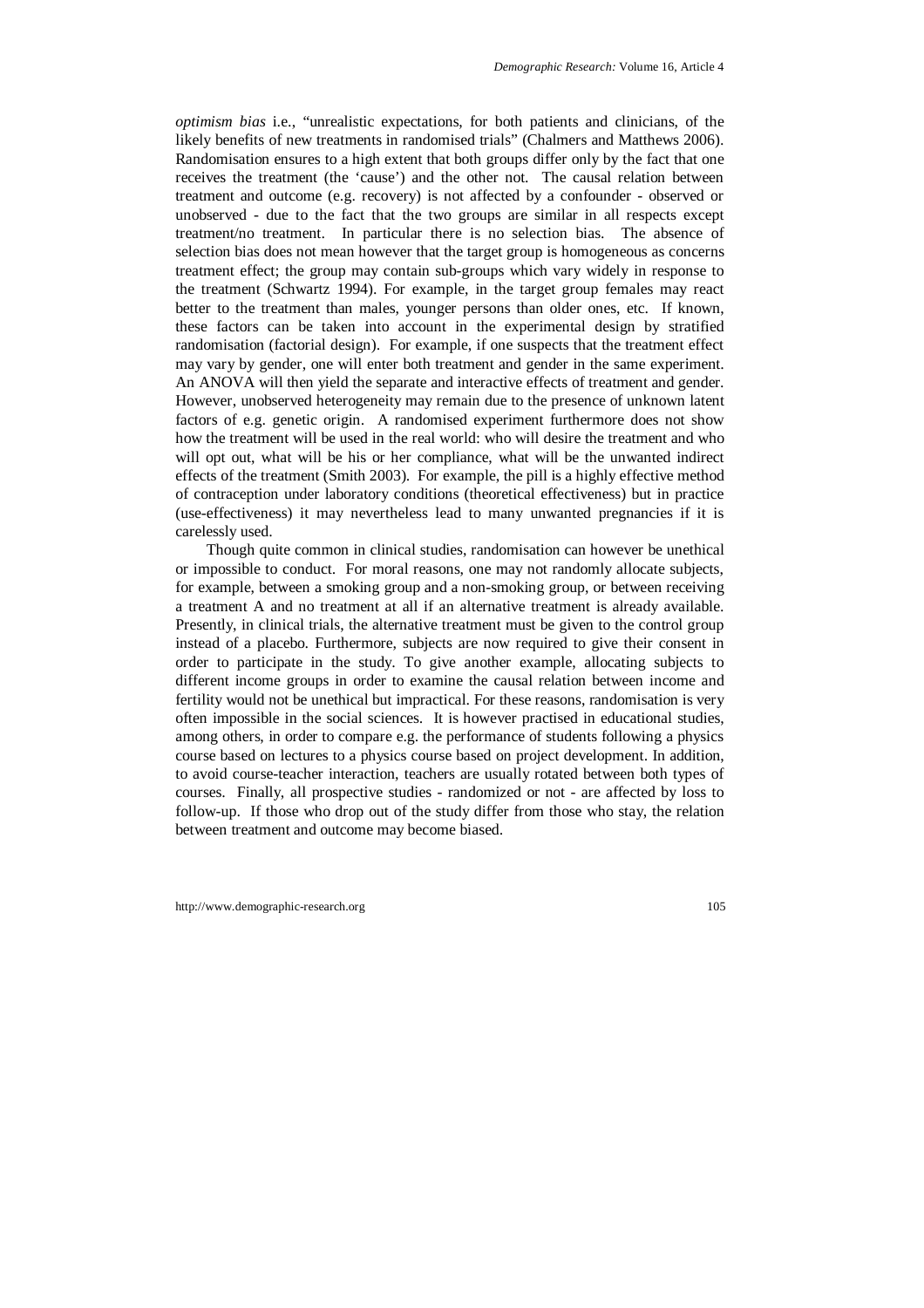#### **3.2 Treatment selection in non-experimental studies**

In prospective studies with non-random allocation, there is always a risk that the characteristic on which the allocation is done is associated with the outcome, inducing unobserved heterogeneity so that the treatment effect cannot be distinguished from the selection effect, though matching (in particular *propensity score* matching) can to some extent reduce the problem (Lee 2005). A *propensity score* is the predicted probability of receiving the treatment/being exposed, taking into account observed covariates. For the two-group case, one can run a logistic regression with the dependent variable  $Y = 1$ if treated and  $Y = 0$  if not, with appropriate observed conditioning variables One then obtains the probability score or predicted probability or odds of treatment (or nontreatment) selection. Each participant in the treatment is then matched with one or more non-participants on the basis of their propensity score. For a practical example, see e.g. Foster (2003). A major disadvantage of this method, as Heckman (2005) has shown, is that it assumes that the marginal person receiving treatment is the same as the average person. On the contrary, the method of *control functions* (see Heckman *op. cit*.) allows the marginal treatment effect to be different from the average treatment effect.

Another approach at the design stage is to take into account an *instrumental*  variable<sup>5</sup> (IV), the IV being highly correlated with the treatment but independent of the suspected latent confounder - or error term - possibly influencing both treatment and outcome. For example, prices of cigarettes might be taken as an IV when studying the relation between tabacism of the mother and child birthweight. Price should affect the likelihood of being a smoker but there is no reason to believe it affects birthweight through another path (this and several other examples are discussed in Moffitt 2003). A two-stage procedure yields in this case a non-biased estimation *if* the IV has been well chosen, i.e. if it satisfies the two criteria pointed out above (Angrist, Imbens and Rubin 1996). In the analysis, the treatment influenced by the latent confounder is 'replaced' by an IV independent of the latter (see the paragraph on latent confounders below). Actually, it is hardly possible to check the independence assumption between IV and error term, as the latter is latent, except on the basis of background knowledge.

In retrospective studies, ex ante randomisation is not possible, as the subjects either have or have not been subjected to the treatment and to the outcome (Holland and Rubin 1988). A *case-control* study on the relation between smoking and lung cancer would compare the past smoking history of persons alive with lung cancer, i.e. those having experienced the outcome, to a control group of ex post randomly selected persons without lung cancer (Khlat 1994, and the other articles in the special issue of this journal on case-control studies). The method is however subject to information bias, *i.e*. recall lapses which differ among cases and controls (Wunsch, Linde-Zwirble

<sup>&</sup>lt;sup>5</sup> A somewhat similar approach had been proposed by H.M. Blalock (1961).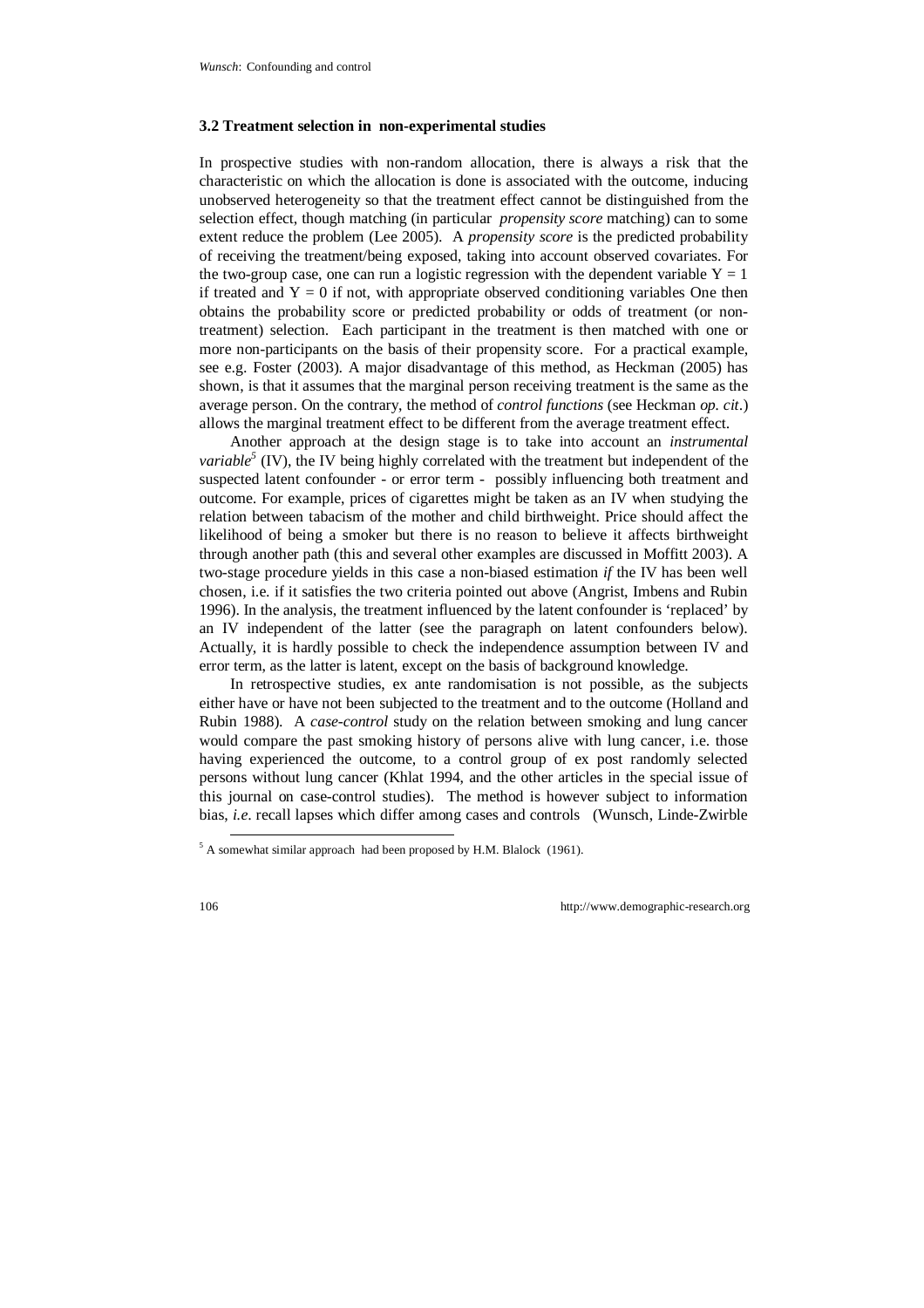and Angus 2006). Several controls are usually matched to each case on possible observed confounders such as age or gender. Matching does not ensure however that cases and controls are alike on latent variables. All possible sources of confounding bias are not avoided, contrary to ex ante randomisation in prospective studies. In addition, the comparison between cases and controls can be done in terms of odds ratios but not of relative risks, as the population exposed to risk is unknown. Finally, as in all retrospective studies, only persons alive are included in the study and they may differ from those who have died. On the other hand, retrospective case-control studies are much less expensive and time-consuming to carry out than prospective randomised trials. Case-control studies are too rarely conducted in the social sciences and in demography in particular.

#### **3.3 Controlling ex post in non-experimental studies**

In non-experimental (observational) studies, prospective or retrospective, the two major ex post approaches for controlling for confounders are *stratification* for categorical variables and *statistical adjustment* for numerical variables. This distinction is not clear-cut however, as statistical adjustment can be applied to categorical variables using *e.g*. logit regression, and a numerical variable can always be categorised – age can be transformed into age groups for example. These approaches can take into account observed confounders but are hardly able to control for latent ones. To keep this paper succinct, the stratification approach will mainly be developed here; for other methods, see *e.g*. Wunsch, Linde-Zwirble and Angus (2006)*.* 

In an observational study, stratification implies conditioning on the confounding variable(s). This approach will be considered in the case of the well-known *Simpson's paradox*; the example is taken from Pearl (2000, pp. 174-175). In a population suffering from a disease, one sub-population follows a treatment and the other does not. The treatment increases the recovery rate when both genders are combined. On the other hand, when gender is taken into account (controlled for), the drug decreases the recovery rate both for males and for females, thus the paradox. *Table 1* distributes the population by treatment, recovery, and gender.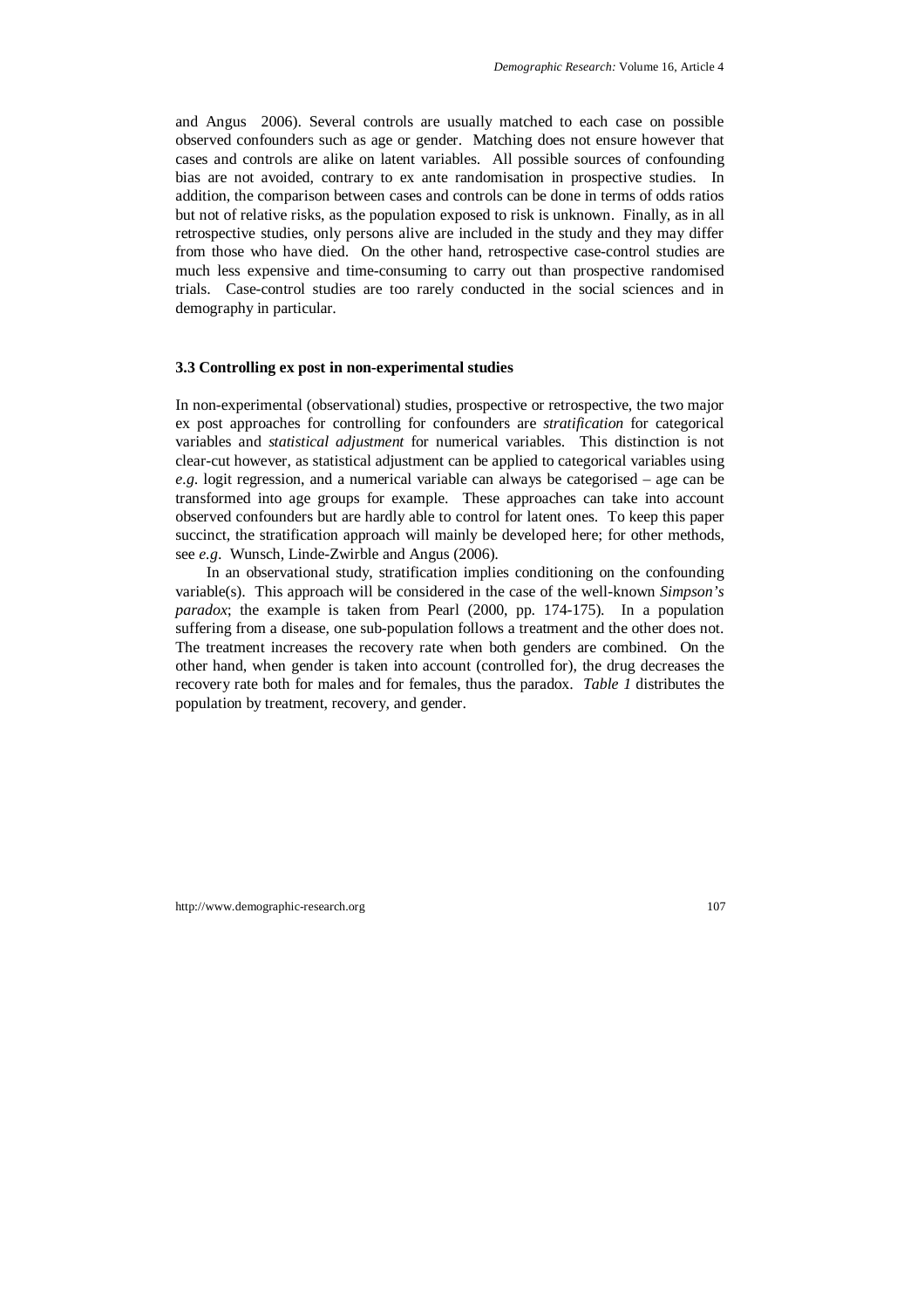| <b>Both genders</b> | <b>Recovery</b> | No recovery | <b>Total</b> | Recovery rate |
|---------------------|-----------------|-------------|--------------|---------------|
| Treatment           | 20              | 20          | 40           | .50           |
| No treatment        | 16              | 24          | 40           | .40           |
| Total               | 36              | 44          | 80           |               |
| <b>Males</b>        |                 |             |              |               |
| Treatment           | 18              | 12          | 30           | .60           |
| No treatment        | 7               | 3           | 10           | .70           |
| Total               | 25              | 15          | 40           |               |
| <b>Females</b>      |                 |             |              |               |
| Treatment           | $\overline{2}$  | 8           | 10           | .20           |
| No treatment        | 9               | 21          | 30           | .30           |
| Total               | 11              | 29          | 40           |               |

#### **Table 1: Treatment, recovery, and gender**

Source: Pearl, 2000

It is easy to show why the treatment seems to have an effect in the general population while this conclusion does not hold in each gender category. The combined recovery rates in the Treatment and No treatment groups can be written as follows:

 $(30 \times 0.60 + 10 \times 0.20)/40 = 0.50$  for the Treatment group

 $(10 \times 0.70 + 30 \times 0.30)/40 = 0.40$  for the No treatment group

In the Treatment group, there is a higher proportion of males than females, and males have a higher recovery rate than females. The opposite is true in the No treatment group. Males thus opt for treatment more than females and they have a higher recovery rate because, for example, their compliance might be higher. Gender is therefore a confounding factor, as the two sub-populations differ by gender structure (*i.e*., gender has an impact on opting for treatment or not) and gender influences the recovery rate. To put it briefly, unconditional independence does not imply conditional independence and vice versa.

#### **3.4 Standardisation**

In order to obtain an unbiased global indicator, gender combined, *standardisation* is often recommended: the rates by gender are applied to a *same* arbitrary standard population structure. This procedure actually 'blocks' in this example the causal link from gender to treatment use. Blocking the link from the confounder to either the cause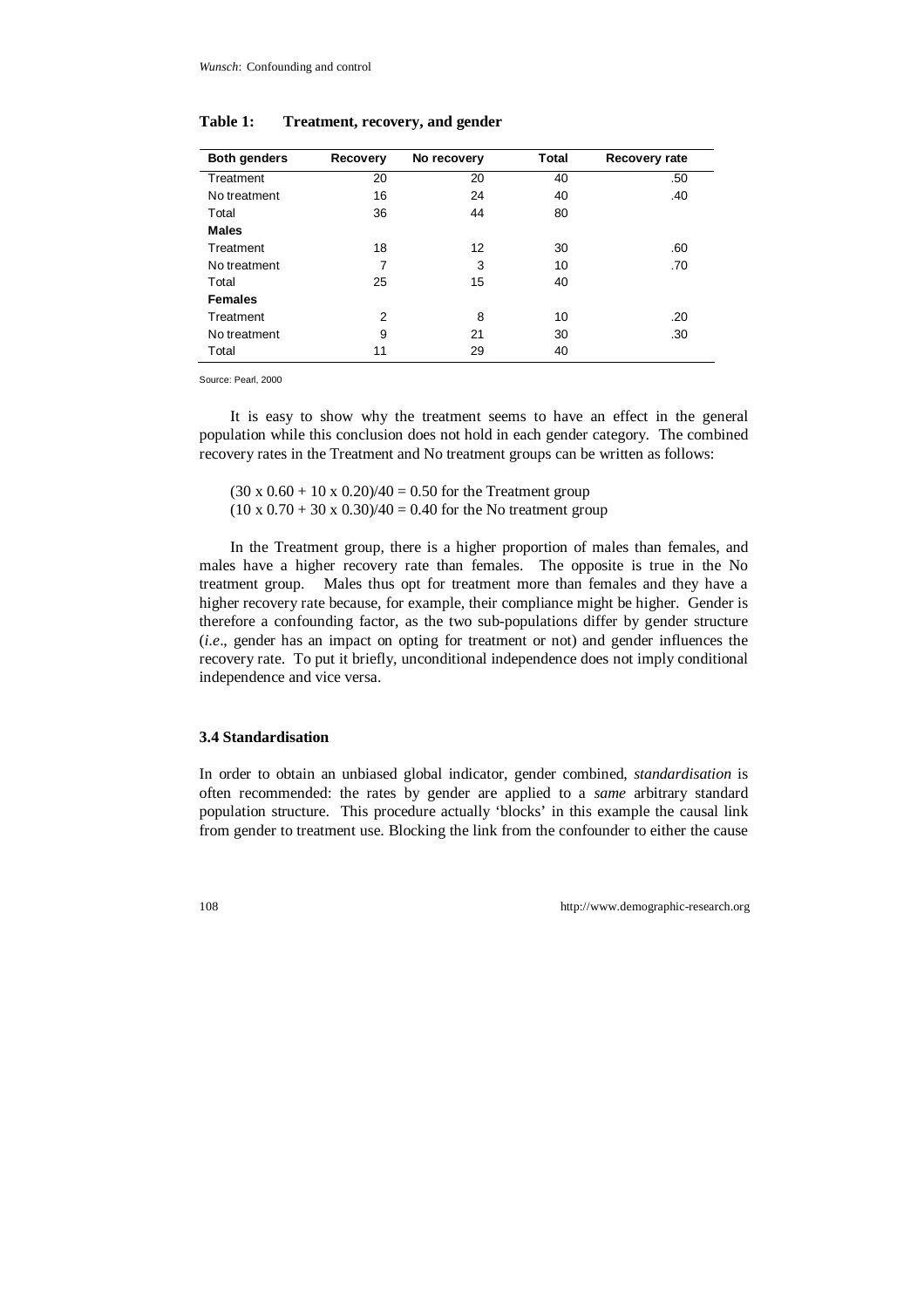or the outcome is sufficient for controlling for the confounder. For example, taking the Treatment population structure as standard, one would obtain the following global rates:

 $(30 \times 0.60 + 10 \times 0.20)/40 = 0.50$  for the Treatment group  $(30 \times 0.70 + 10 \times 0.30)/40 = 0.60$  for the No treatment group

This time, the combined standardized rate does lead to the same conclusion as the analysis by gender: the recovery rate (both genders) is lower in the Treatment group than in the No treatment group. Furthermore, no *interaction* is present here as the absolute difference is the same for males and for females, i.e. 10 per cent. In this situation, the same global result would be obtained whatever the standard population. The treatment should therefore be discontinued.

However, standardisation breaks down when there are *interaction effects* (see Wunsch 2006, for a general discussion). In the case of *strong interaction*, no linear combination of rates can represent the true results because more than one indicator per group is required in this situation. If this were the case in the present example, no averaging of the results by gender could lead to a satisfactory global indicator. For example, consider the situation where the recovery rates would be 0.60 (males) and 0.40 (females) in the Treatment group, and respectively 0.70 and 0.30 in the No treatment group. According to the choice of the arbitrary standard population, one could say that the global recovery rate in the Treatment group is lower, equal, or higher than in the No treatment group, a conclusion which is not very informative! No sole measure can tell us that the recovery rate for males is lower in the Treatment group compared to the No treatment group while the converse is true for females (i.e. strong interaction between treatment and gender).

#### **3.5 Multilevel modelling**

Suppose now that the hospital where the patients are treated is associated both with treatment and recovery. In addition to taking a sample of patients per hospital, one can also draw a sample of hospitals and take into account both the treatment effect at the individual level and the hospital effect at the contextual level, using a multilevel model. Daniel Courgeau has shown that this type of model elegantly resolves Simpson's paradox; it can furthermore include interaction terms between the individual and contextual variables (Courgeau 2002, Courgeau 2003). The approach lies however outside the scope of this paper.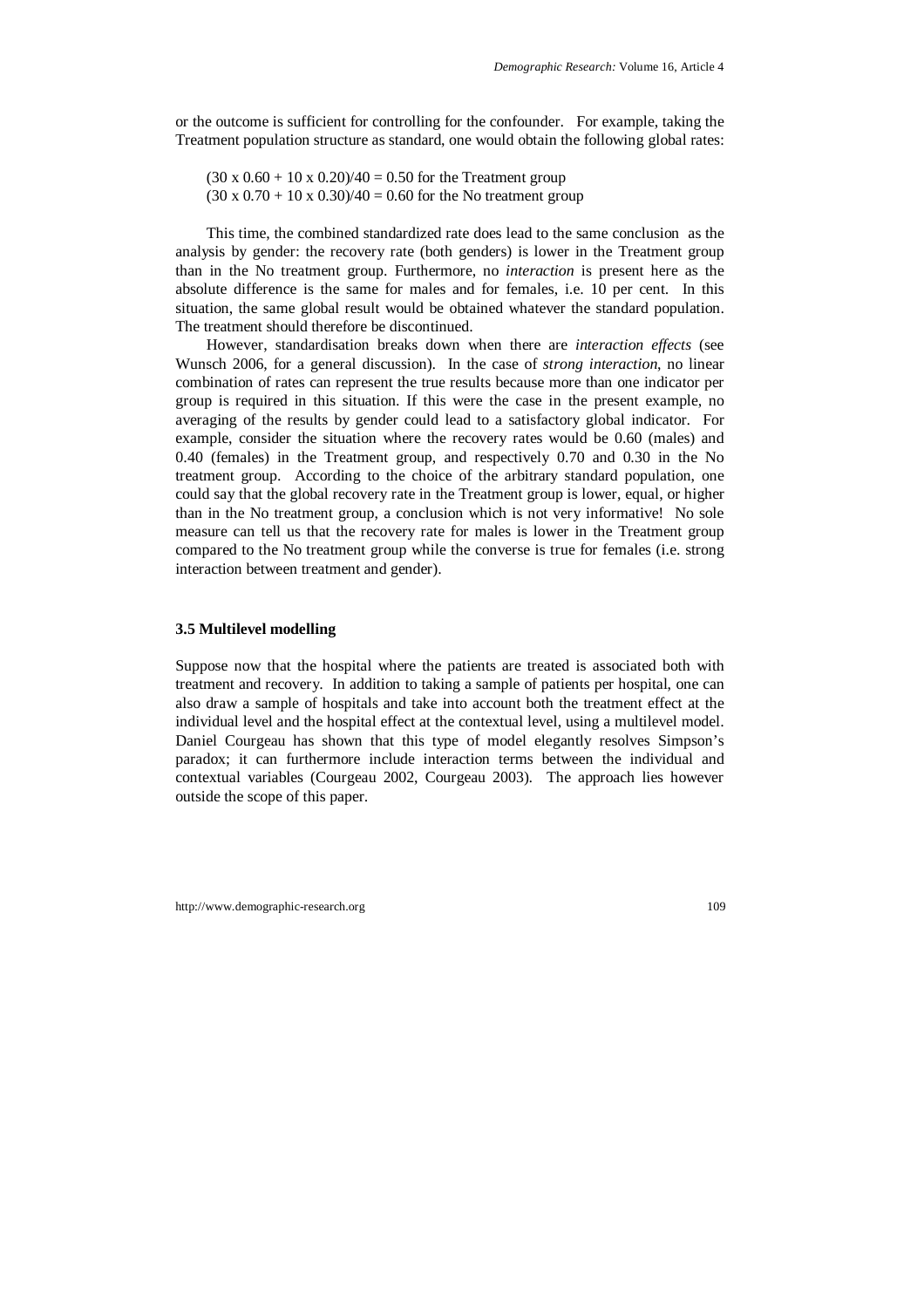### **3.6 To control … ?**

When should we control for a background variable and when should we not control for this variable, when examining the impact of a treatment/exposure on an outcome in an observational (i.e. non-experimental) study? In other words, is this variable a confounder or not? If the background variable is a common cause of both treatment/exposure and outcome, it should be controlled for. Let us go back to the previous figures 2 to 4. In *figure 2*, SES has to be controlled for in this model if one wants to estimate the impact of smoking on cancer of the respiratory system in the absence of confounding, taking into account the definition of a confounder given in the previous section. SES is a common cause of smoking (exposure) and of cancer (outcome) via A, as SES is in the DAG a parent of both tabacism and asbestos exposure. In this case, conditional on SES, the variables tabacism and asbestos exposure should become independent and the association between them should disappear; if not, a latent common cause is most probably present. To give another example, in the model of *figure 4*, if one is interested in the relation between T and C, A should be controlled for as A is a common cause of both the exposure T and the outcome C.

### **3.7 Controlling for a latent confounder**

Suppose now that SES is itself latent, i.e. unobserved. We could also block the impact of SES by controlling for A on the path from SES to C (the outcome), as A is observed, or by conditioning on an observed intermediate variable between SES and T (the treatment/exposure). In the absence of such observed intervening variables, we could also control for any observed variable K (*e.g*. income) deemed to be highly correlated with the latent variable SES on the basis of our background knowledge, using K as a *surrogate* for SES (Hernán *et al*. 2002). The correlation between K and SES can be causal or not; the observed K is then used in place of the unobserved SES. To give some examples from the literature, sex can be used as a proxy for gender, educational level for income, country of origin for ethnicity, infant mortality rate for income distribution, etc., if it is deemed that there is a strong correlation between the proxy and the variable of interest.

We could also use an *instrumental variable* (IV) approach (Stock and Watson 2003), choosing an IV such that the correlation or covariance between the IV and the putative cause is strong (instrument relevance) while the correlation or covariance between the IV and the latent confounder is nil (instrument exogeneity). For example, prices of health inputs are the most common instrumental variable for identifying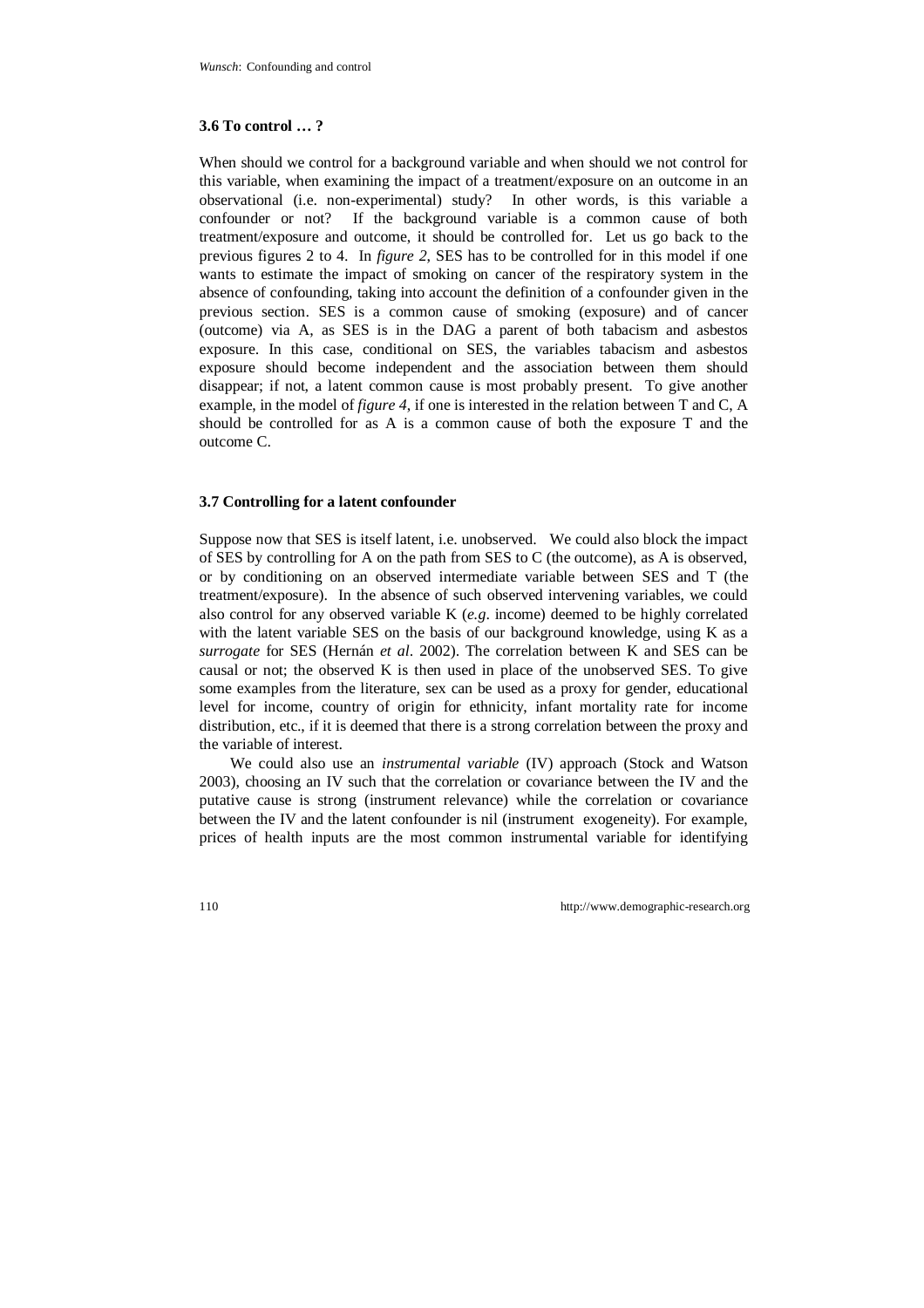estimates of the causal effects of health inputs on health outcomes. The sex composition of the first two births in families with at least two children has been used as an IV to estimate the effect of additional children on parents' labour supply. Ways to partially test these conditions can be found in the econometric literature. Furthermore, procedures robust to the presence of weak instruments are being developed.

Note the resemblance and the difference between the surrogate and the instrumental variable approaches (*figure 5*). In the surrogate case we use a proxy of SES while the IV approach uses a proxy of T. One assumes in the IV approach that the covariance between IV and SES is nil while the covariance between IV and T is strong. In the surrogate approach, one assumes on the contrary that the covariance between K and SES is high. More precisely, one has the following independence assumptions.

For the *IV* approach:

 $IV$   $\perp$  SES

 $IV$  $\perp$  $C$  $\perp$  $T$ 

The second condition stems from the fact that the only path from IV to C must be through T (Angrist and Krueger 2001); this last constraint is often overlooked in econometric textbooks.

For the *surrogate* approach :

### $K \perp\!\!\!\perp$  T, C  $\mid$  SES

This condition states that the only path from K to T and C is through SES. On the other hand, C is not independent of T given SES, as one postulates that smoking is a cause of cancer.

#### **Figure 5: Surrogates and instrumental variables**

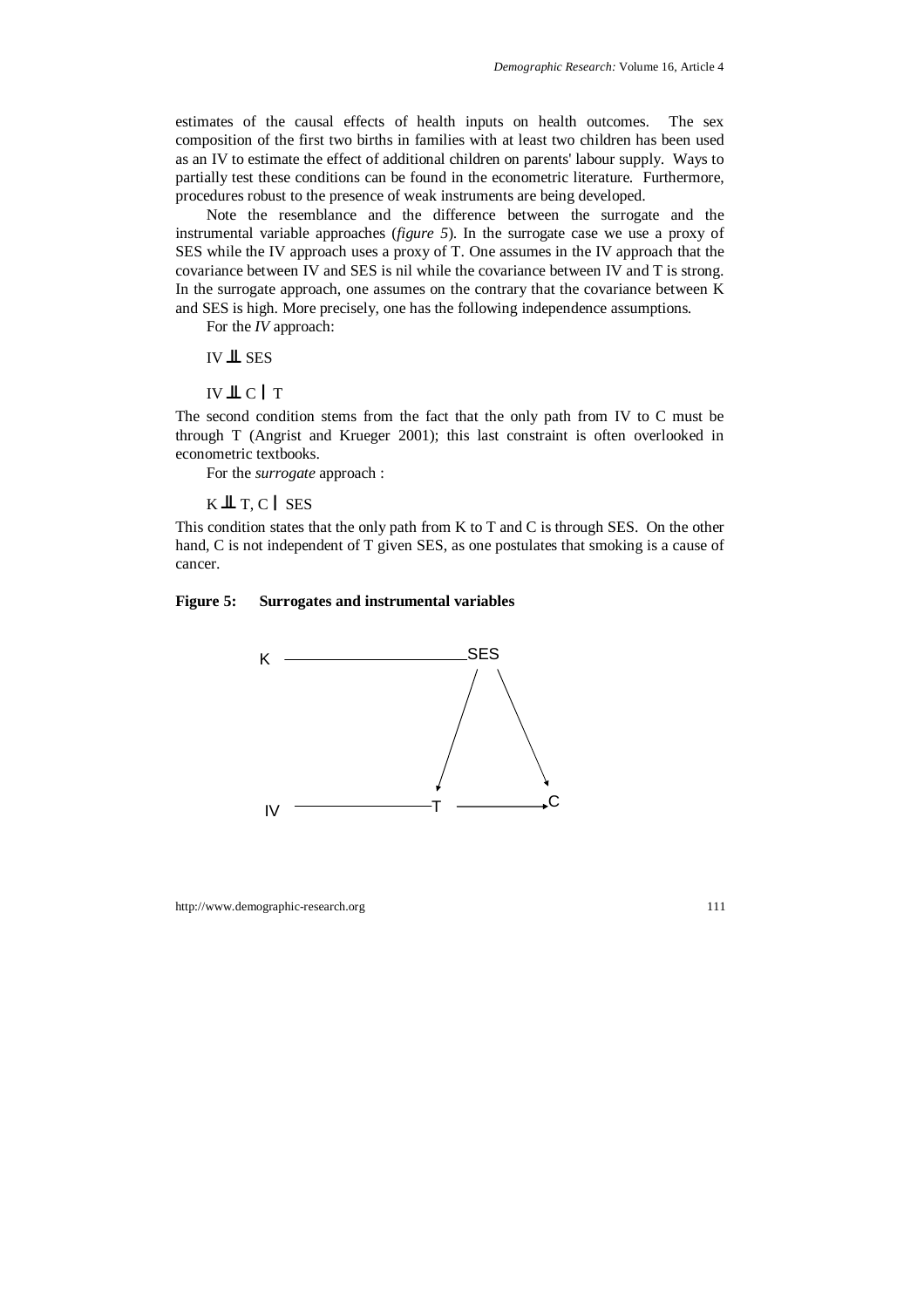If longitudinal data are available, we can control for unobserved heterogeneity due to unknown omitted variables using a time and/or entity *fixed effects regression model*<sup>6</sup>. This approach assumes that omitted variables are constant over time but vary among entities (observation units) while others are constant across entities but vary over time (Stock and Watson *op. cit*.). If these assumptions do not hold, the surrogate and IV approaches remain valuable methods of control if we have some knowledge concerning the latent confounder(s). One's conceptual framework, based on background knowledge, formal theory, informal evidence, and research hypotheses, should take into account for this purpose all known observed *and* latent variables relevant for the problem at hand (Moffitt 2003, Gérard 2006).

Even if SES is observed in the model of *figure 2*, it would still be advisable to control for A instead of the common cause SES if we want to measure the impact of smoking on cancer. SES might not be the only common cause of T and A, as pointed out in the previous paragraph. For example, smoking and occupation are genderdependent; gender would also be a common cause. To give another example, an unknown gene G may make some smokers and asbestos inhalers more susceptible to cancer; the effects of smoking and asbestos exposure would then be associated through the common genotype. The common cause might also be too remote from the causal relations studied. For example, one could argue that one's SES is dependent upon one's parents' SES and control for the latter. However, the more remote, the less influence the common cause probably has on the variables downstream in the model. I would therefore usually recommend controlling for more proximate intervening variables on the path from a common cause to the outcome than on the common cause itself if the latter is much further upstream in the causal graph, especially in the social sciences where multiple latent common causes are probably the norm. Note that in this case one falls back on the classic definition of a confounder as a variable associated with the treatment/exposure (through the presence of a common 'ancestor') and having an impact on the outcome.

### **3.8 … or not to control?**

Controlling for a variable that is not a confounder can be harmful. In the model of *figure 3*, A should *not* be controlled for when studying the total impact (direct and indirect) of T on C, as A is not a confounder but an intermediate variable in the indirect path going from T to C through A, in addition to the direct path T to C. Controlling for A would only be justified if one wished to evaluate solely the direct effect of T on C.

 <sup>6</sup> Do not confuse with a *fixed effects ANOVA model* where levels are deliberately set by the researcher.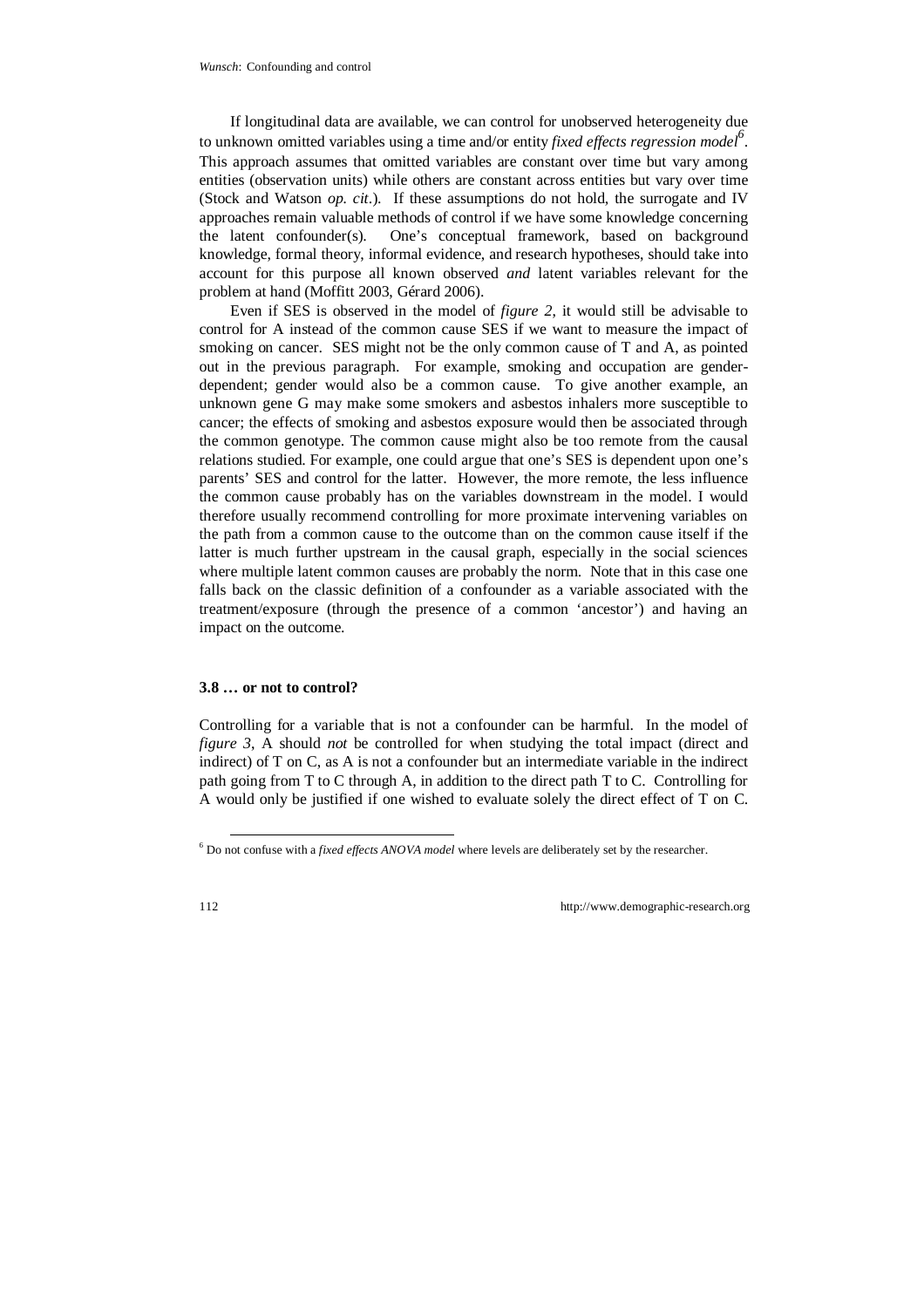To give another example, it would be inadequate to control for the physical characteristics of the child (*e.g.* gestation duration) when measuring the impact of age of the mother on neonatal mortality, as these characteristics are often dependent upon this age. Physical characteristics of the child are an intermediate variable on the path from mother's age to neonatal mortality.

Furthermore, controlling for a common effect of a treatment and an outcome creates a spurious association between the latter two (Hernán *et al. op. cit*.), in addition to a possible treatment effect. This is due to the fact that two causes become correlated when one controls for their common effect (or collider). As an example, Hernán considers two independent variables - diet and non-diet-related cancer - which become associated once we control for weight loss, a common effect of both diet and cancer. One should therefore not condition on a common effect of two (or more) variables.

Another situation where it would be inappropriate to control for a covariate is the case of a *conjunction of causes* of the type  $XZ \rightarrow Y$ , *i.e.* X and Z jointly cause Y. To give an example, in the case of fertility transition, Ansley Coale (1973) considers that several necessary conditions (conscious choice, advantage, effective techniques) have to be simultaneously satisfied for fertility to fall in high fertility countries. If at least one of these conditions is not satisfied, fertility will not decrease: for a decline in fertility to occur, the conjunction of the three conditions is required. A causality of conjunctions of causes has been proposed in philosophy of science by John Stuart Mill (1889) and Richard Taylor (1966), and by John Mackie (1974) with his INUS causality.

Take the very simple situation where the three variables X, Z, Y, are dichotomous (presence/absence). One obtains in this case the following results

| <b>Cause X</b> | <b>Cause Z</b> | <b>Outcome Y</b> |
|----------------|----------------|------------------|
|                |                |                  |
|                |                |                  |
|                |                |                  |
|                |                |                  |

Controlling for Z (conditioning on Z) means examining the relation between X and Y for  $Z = 1$  or  $Z = 0$ . If  $Z = 1$ , one would conclude that X is a necessary and sufficient cause of Y because "if X, then Y" and if "non X, then non Y". On the contrary, if  $Z =$ 0, one would conclude that X is not a cause of Y because  $Y = 0$  for both  $X = 0$  and  $X = 0$ 1. The general conclusion would be the existence of an interaction effect between X and Z as the influence of X on Y varies according to the values of Z. Actually, this would be a misspecified model; in reality, the interaction between both causes is so strong that the additive effects of X and of Z on Y disappear in favour of the sole conjunction XZ influencing Y.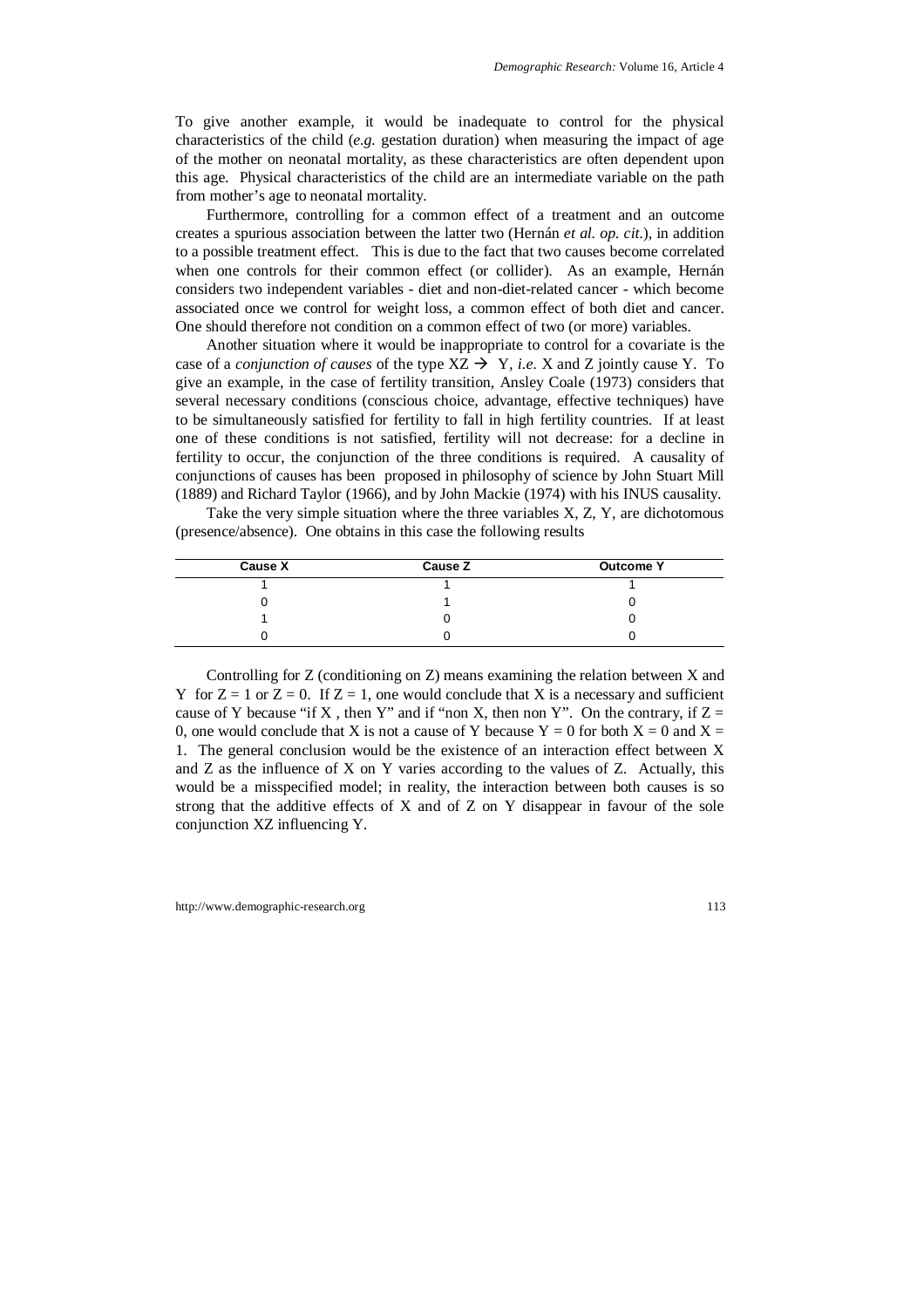I said above that it is probably better to control for an intervening variable between the common cause and the effect, rather than for the common cause itself especially if the latter is remote from the treatment/exposure, due to the possible presence of other – latent – causes or the temporal reduction of influence for remote common causes. Here is however a case, borrowed from Pearl (2000) and taken up by Greenland and Brumback (2002), where this strategy would be wrong. In this model, all the variables are observed. Consider five variables U, V, Z, X, and Y, causally related as in the DAG of *figure 6*, and suppose we are specifically interested in the relation X causes Y.

**Figure 6: Common causes and intervening variable** 



In this model, contrary to intuition, it is not sufficient to control for the intervening variable Z. Even if U and V are independent, they are associated in some strata in Z as they both cause Z. Due to the association between U and V, U is associated with Y through V and V is associated with X through U. Either V or U must be controlled for to remove the confounding.

#### **3.9 Common causes and competing risks**

Finally, common causes also have an impact on the way we deal with *competing risks*. For example, in demography it is customary to estimate a net probability of dying at a given age in the absence of migration using a *counterfactual* approach. If migrants had not left the country, what would have been the probability of dying without the occurrence of migration? One usually assumes that both processes are independent,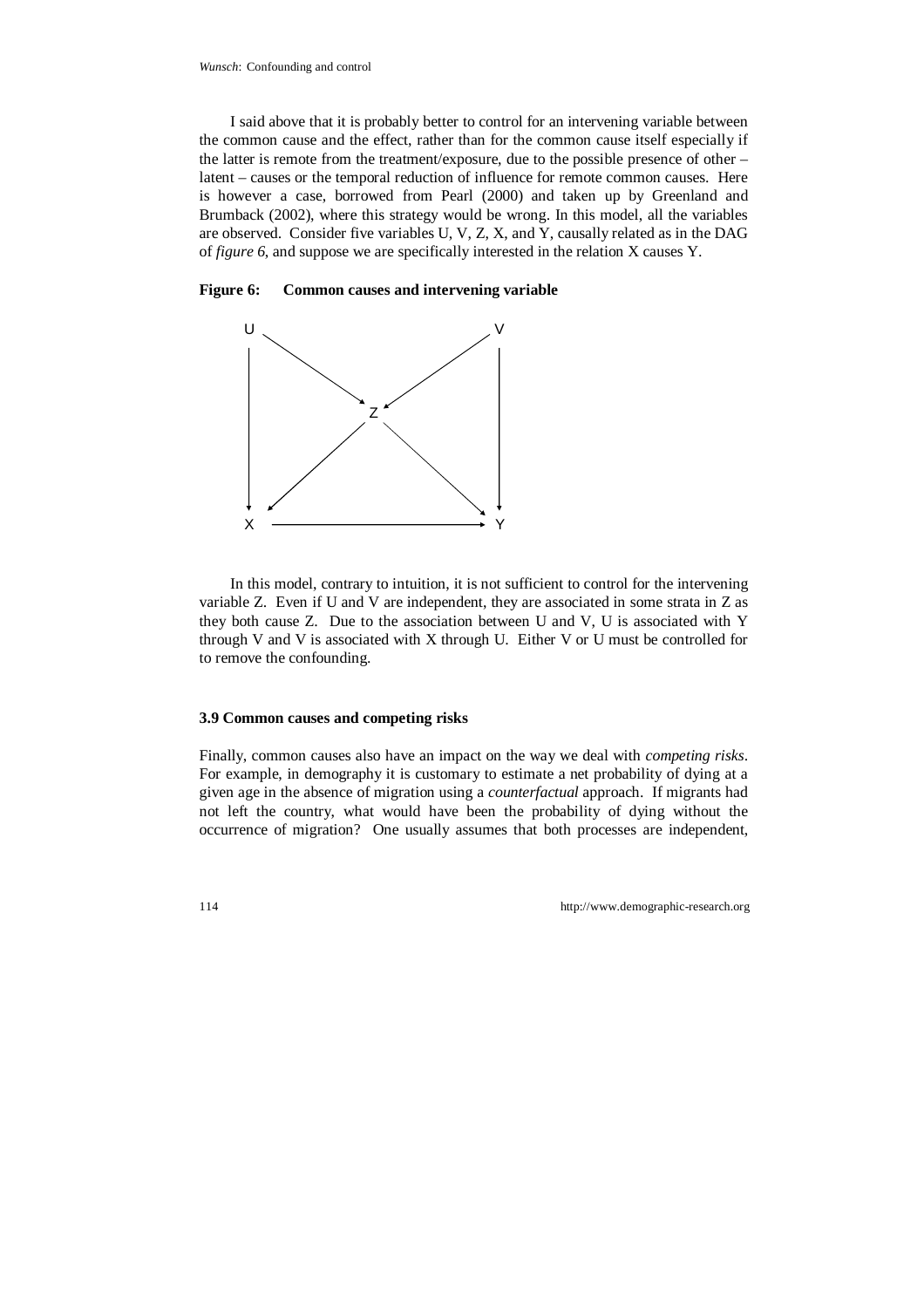leading to the well-known Berkson or Schwartz and Lazar formulas (see *e.g.* Wunsch 2002). Suppose now that a common cause such as marital status influences both mortality and migration, which is actually the case. The two variables are then associated, as Reichenbach's conjunctive forks have shown. Remember that a conjunctive fork is a causal structure where two (or more) effects have a common cause and where the effects are conditionally independent given the common cause. In this case, migration could select persons with different mortality probabilities than nonmigrants and the classic formulas for computing net probabilities would be biased. As one knows in philosophy and statistics, the counterfactual approach is hardly acceptable except as a very simplified model; it would be better here to control for the common cause(s) if possible.

## **4. Conclusions**

Confounders are common causes of both treatment/exposure and of response/outcome. Some classical definitions of confounding in epidemiology or in demography, based on associations only, are incomplete as they do not consider the causal paths among the variables which lead to association. Confounding is better taken care of by randomisation at the design stage of the research. Randomisation is however unethical or impossible to achieve in many social science problems. In observational studies, conditioning on the observed confounders by stratification is recommended but the results should not be standardised if there is a strong interaction between the confounder and treatment/exposure on the outcome. If the confounder is latent, controlling for observed intervening variables or an observed surrogate confounder, or using an instrumental variable, may sometimes be possible depending on the knowledge one has concerning latent confounders. Under stronger assumptions, a fixed effects regression model can also take into account unobserved heterogeneity if longitudinal data are available. Even when the common cause is observed, it might be better in some cases but not in all to control for an intervening factor if other latent common causes are suspected or if the common cause is a remote 'ancestor' in the causal graph. The research strategy should be based on a thorough knowledge of the field and on one's conceptual framework and causal model. In practice, as the "true" model is unknown, more than one plausible causal model will usually be tested for best fit and structural stability, reflecting the limits of our knowledge.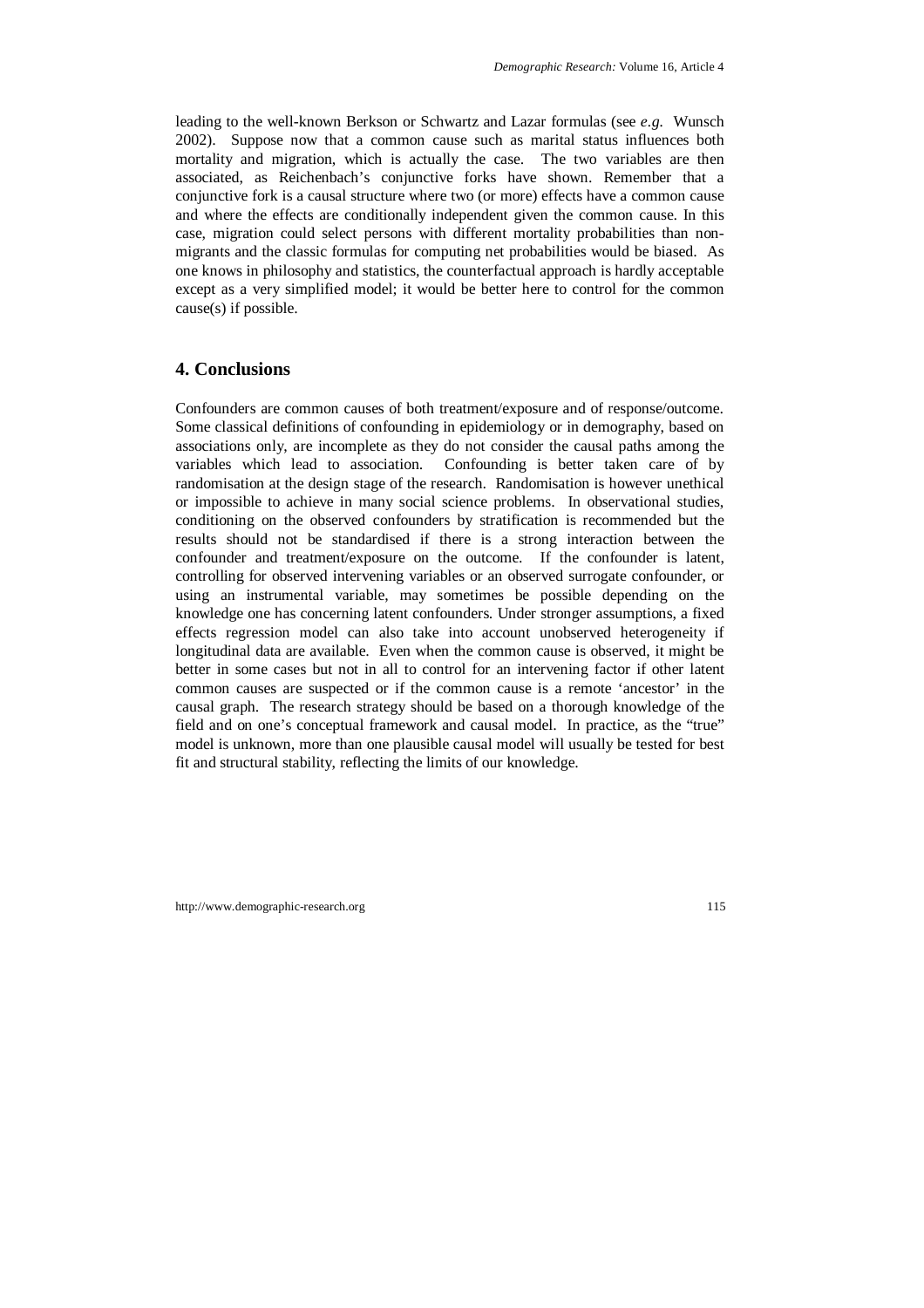## **5. Acknowledgments**

This paper is part of a research project conducted by F. Russo (University of Kent), M. Mouchart (UCLouvain), and the present author, on *Causality and Statistical Modelling in the Social Sciences*. It has initially been prepared as an invited paper for the seminar on *Causality, Exogeneity and Explanation*, Causality Study Circle – Evidence Project, UCL, London, May 5, 2006. Comments and suggestions from Federica Russo and Michel Mouchart, as well as from Daniel Courgeau, Catherine Gourbin, Myriam Khlat, Godelieve Masuy-Stroobant, Laurent Toulemon, and two anonymous reviewers are gratefully acknowledged.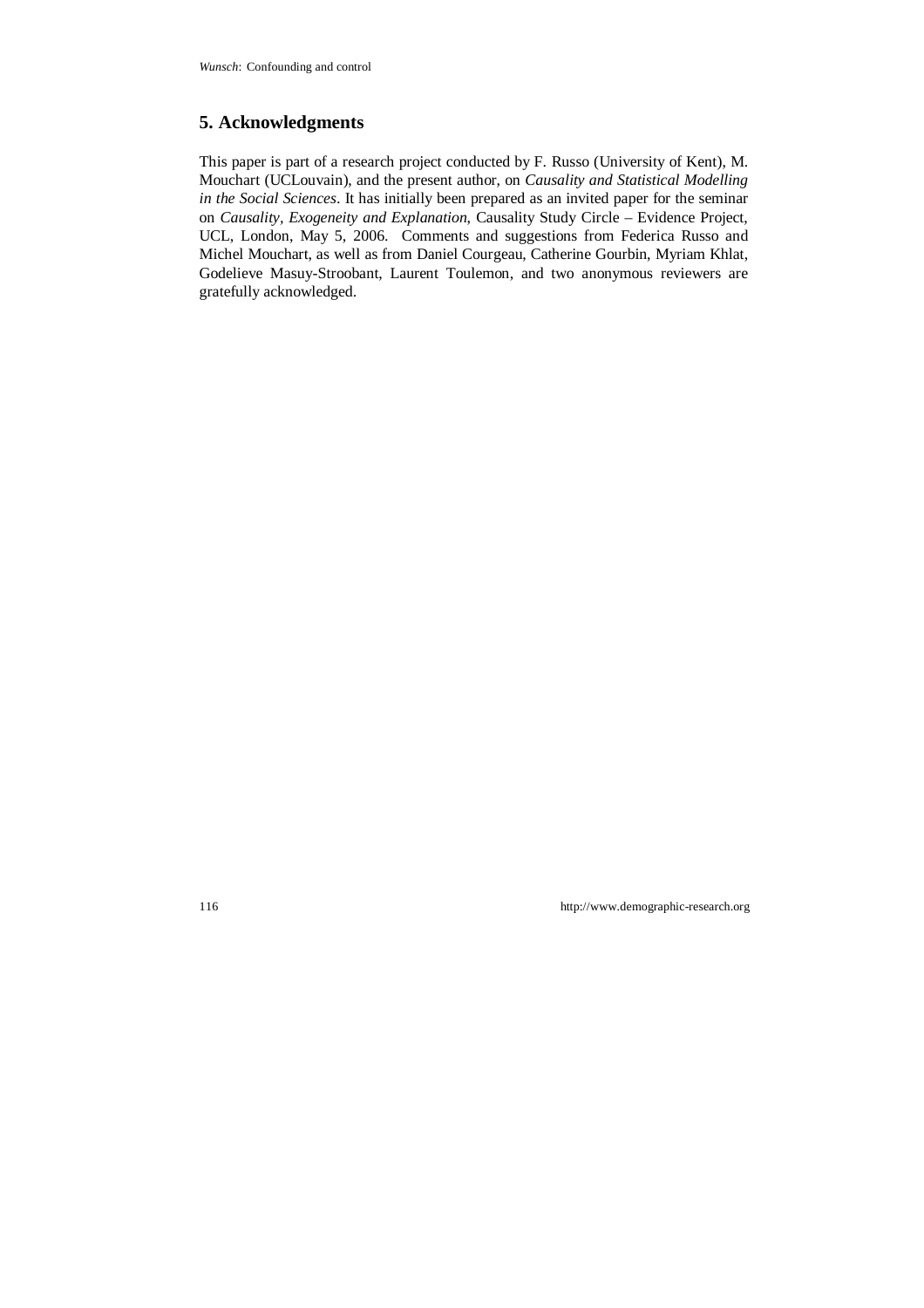### **References**

- Anderson S., A. Auquier, W.W. Hauck, D. Oakes, W. Vandaele, and H.I. Weisberg (1980). *Statistical Methods for Comparative* S*tudies*. New York, Wiley, 289 p.
- Angrist J.D., G.W. Imbens, and D.B. Rubin (1996). Identification of causal effects using instrumental variables, *Journal of the American Statistical Association*, 91(434), 444-455.
- Angrist J.D. and A.B. Krueger (2001). Instrumental variables and the search for identification: from supply and demand to natural experiments, *Journal of Economic Perspectives*, 15(4), 69-85.
- Bartecchi C.E., T.D. MacKenzie, and R.W. Schreir (1995). The global tobacco epidemic, *Scientific American*, 272(5), 26-33.
- Best N. and P. Green (2005). Structure and uncertainty, *Significance*, 2(4), 177-181.
- Blalock H.M. (1961). *Causal Inferences in Nonexperimental Research*. Chapel Hill, The University of North Carolina Press, 200 p.
- Bollen K.A. (1989). *Structural Equations with Latent Variables*. Wiley, New York, 514 p.
- Brown S.R. and L.E. Melamed (1990). *Experimental design and analysis*. Newbury Park, Sage Publications, 86 p.
- Chalmers I. and R. Matthews (2006). What are the implications of optimism bias in clinical research?, *The Lancet*, 367(9509), 449-450.
- Coale A.J. (1973). The demographic transition reconsidered. *Proceedings of the International Population Conference*, Volume 1, IUSSP, Liège, 53-72.
- Courgeau D. (2002). *Réflexions sur Régression et analyse géométrique des données, Henry Rouanet et al.*, personal communication, 8 p.
- Courgeau D. (2003). From the macro-micro opposition to multilevel analysis in demography, chapter 2 in: D. Courgeau (ed.). *Methodology and Epistemology of Multilevel Analysi.,* METHODOS Series N° 2, Dordrecht, Kluwer, 43-91.
- Cox D.R. and N. Wermuth (2004). Causality: a statistical view, *International Statistical Review*, 72(3), 285-305.
- Dawid A.P. (2002).Influence diagrams for modelling and inference, *International Statistical Review*, 70, 161-189.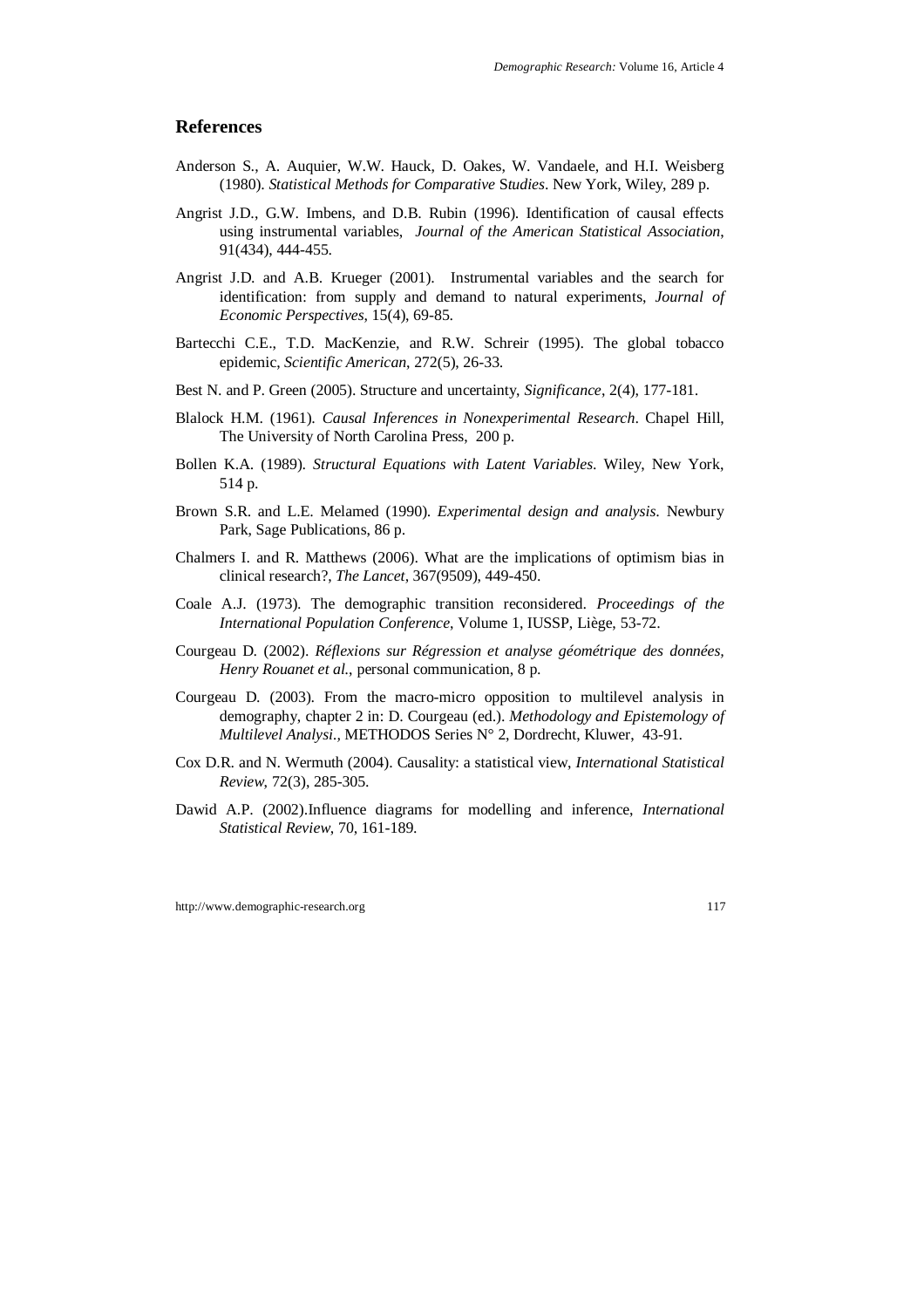- Elwood J.M. (1988). *Causal Relationships in Medicine*. Oxford, Oxford University Press, 332 p.
- Fisher R.A. (1957). Alleged dangers of cigarette smoking, *British Medical Journal*, II, 297-298.
- Fisher R.A. (1958). Lung cancer and cigarettes, *Nature*, 182, July 12, p. 108.
- Foster E.M. (2003). Propensity score matching. An illustrative analysis of dose response, *Medical Care*, 41(10), 1183-1192.
- Freedman D. (1999). From association to causation: some remarks on the history of statistics, *Statistical Science*, 14(3), 243-258.
- Gaumé C. and G. Wunsch (2003). *Health and Death in the Baltic States*, in: I. E. Kotowska and J. Jozwiak (eds.). *Population of Central and Eastern Europe. Challenges and Opportunities*. Warsaw, Statistical Publishing Establishment, 301-325.
- Gérard H. (2006). Theory building in demography, chapter 129 in: G. Caselli, J. Vallin, and G. Wunsch (eds.). *Demography. Analysis and Synthesis*. Volume 4, San Diego, Academic Press, 647-660.
- Greenland S. and B. Brumback (2002). An overview of relations among causal modelling methods, *International Journal of Epidemiology*, 31, 1030-1037.
- Heckman J.J. (2005). The scientific model of causality, *Sociological Methodology*, 35(1), 1-98, with a discussion by M.E. Sobel, 99-133. Article published online 5 June 2006.
- Hernán M.A., S. Hernández-Diaz, M.M. Werler, and A.A. Mitchell (2002). Causal knowledge as a prerequisite for confounding evaluation: an application to birth defects epidemiology, *American Journal of Epidemiology*, 155(2), 176-184.
- Holland P.W. and D.B. Rubin (1988). Causal inference in retrospective studies, *Evaluation Review*, 12(3), 203-231.
- Jenicek M. and R. Cléroux (1982). *Epidémiologie*. Paris, Maloine, 454 p.
- Kesteloot H., S. Sans, and D. Kromhout (2006). Dynamics of cardiovascular and allcause mortality in Western and Eastern Europe between 1970 and 2000**,**  *European Heart Journal*, 27(1), 107-113.
- Khlat M. (1994). Use of case-control methods for indirect estimation in demography, *Epidemiologic Reviews,* 16(1), 124-133.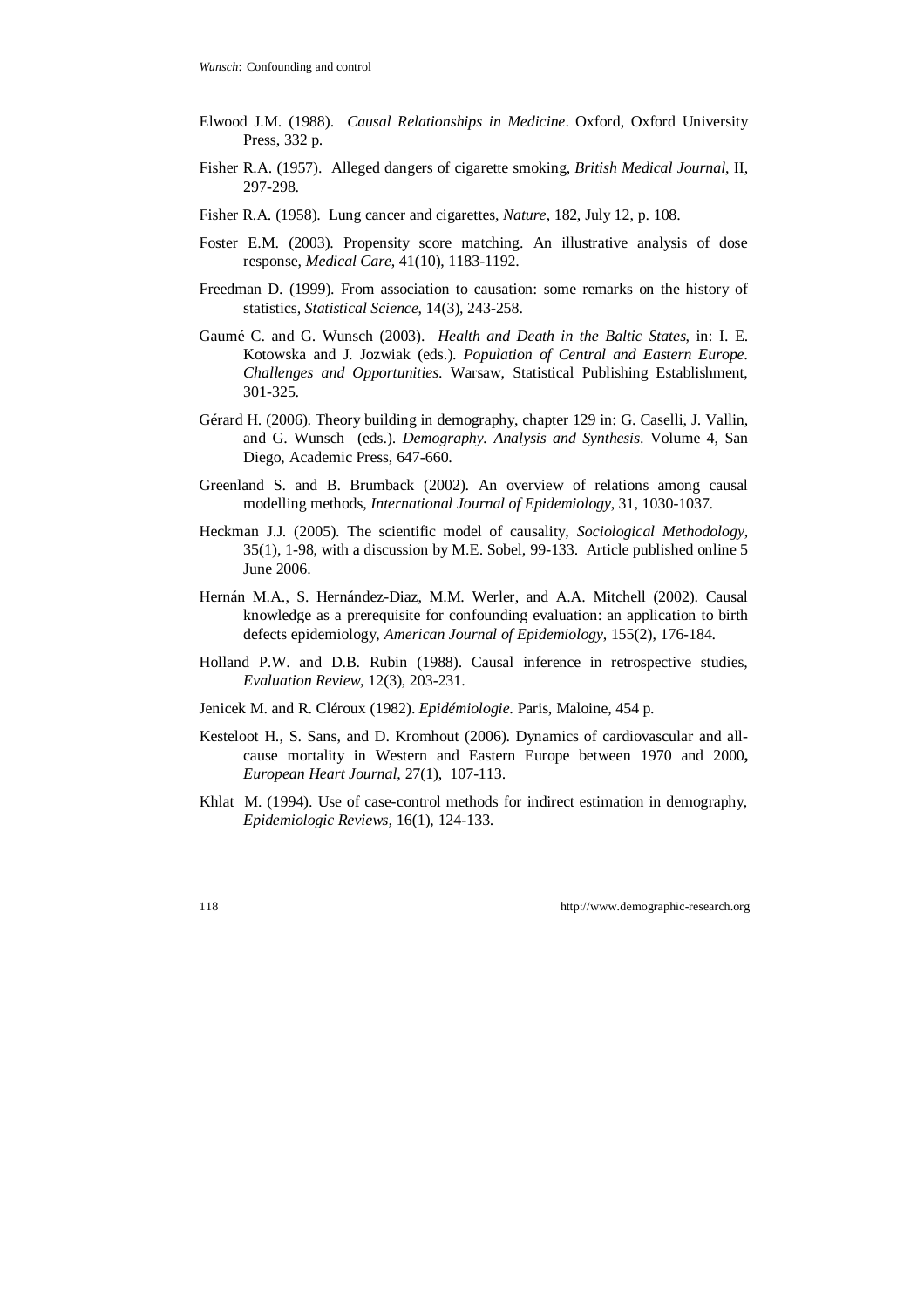- Lee, M-J. (2005). *Micro-Econometrics for Policy, Program and Treatment Effects*. Oxford, Oxford University Press, 262 p.
- Leridon H. and L. Toulemon (1997). *Démographie. Approche statistique et dynamique des populations*. Paris, Economica, 440 p.
- Mackie J. L. (1974). *The Cement of the Universe: A Study of Causation.* Oxford, Clarendon Press, 329 p.
- Mill J. S. (1889). *A system of logic.* London, Longmans, Green and Co., 622 p.
- Moffitt R. (2003). Causal analysis in population research: an economist's perspective, *Population and Development Review*, 29(3), 448-458.
- Pearl J. (2000). *Causality*. Cambridge, Cambridge University Press, 384 p.
- Reichenbach H. (1956, reprinted 2000). *The Direction of Time*. Mineola N.Y., Dover Publications, 292 p.
- Robins J.M. (2001). Data, design, and background knowledge in etiologic inference, *Epidemiology*, 11(3), 313-320.
- Rothman K.J. and S. Greenland (1998). *Modern Epidemiology*. 2nd edition, Philadelphia, Lippincott-Raven, 738 p.
- Rouanet H. (1985). Barouf à Bombach, *Bulletin de Méthodologie Sociologique*, 6, 3-27.
- Russo F., M. Mouchart, M. Ghins, and G. Wunsch (2006). Statistical modelling and causality in the social sciences. *Discussion Paper* 0601, Louvain-la-Neuve, Institut de Statistique, Université catholique de Louvain, 19 p.
- Schlesselman J.J. (1982). *Case-Control Studies Design, Conduct, Analysis*. New York, Oxford University Press, 354 p.
- Schlesselman J.J. (2006). The emerging case-control study: Lung cancer in relation to tobacco smoking, *Preventive Medicine*, in press.
- Schwartz D. (1994). *Le jeu de la science et du hasard*. Paris, Flammarion, 111 p.
- Smith H.L. (2003). Some thoughts on causation as it relates to demography and population studies, *Population and Development Review*, 29(3), 459-469.
- Stock J.H. and M.W. Watson (2003). *Introduction to Econometrics.* Boston, Addison Wesley, 696 p.
- Taylor R. (1966). *Action and Purpose.* Englewood Cliffs, NJ, Prentice-Hall., 269 p.